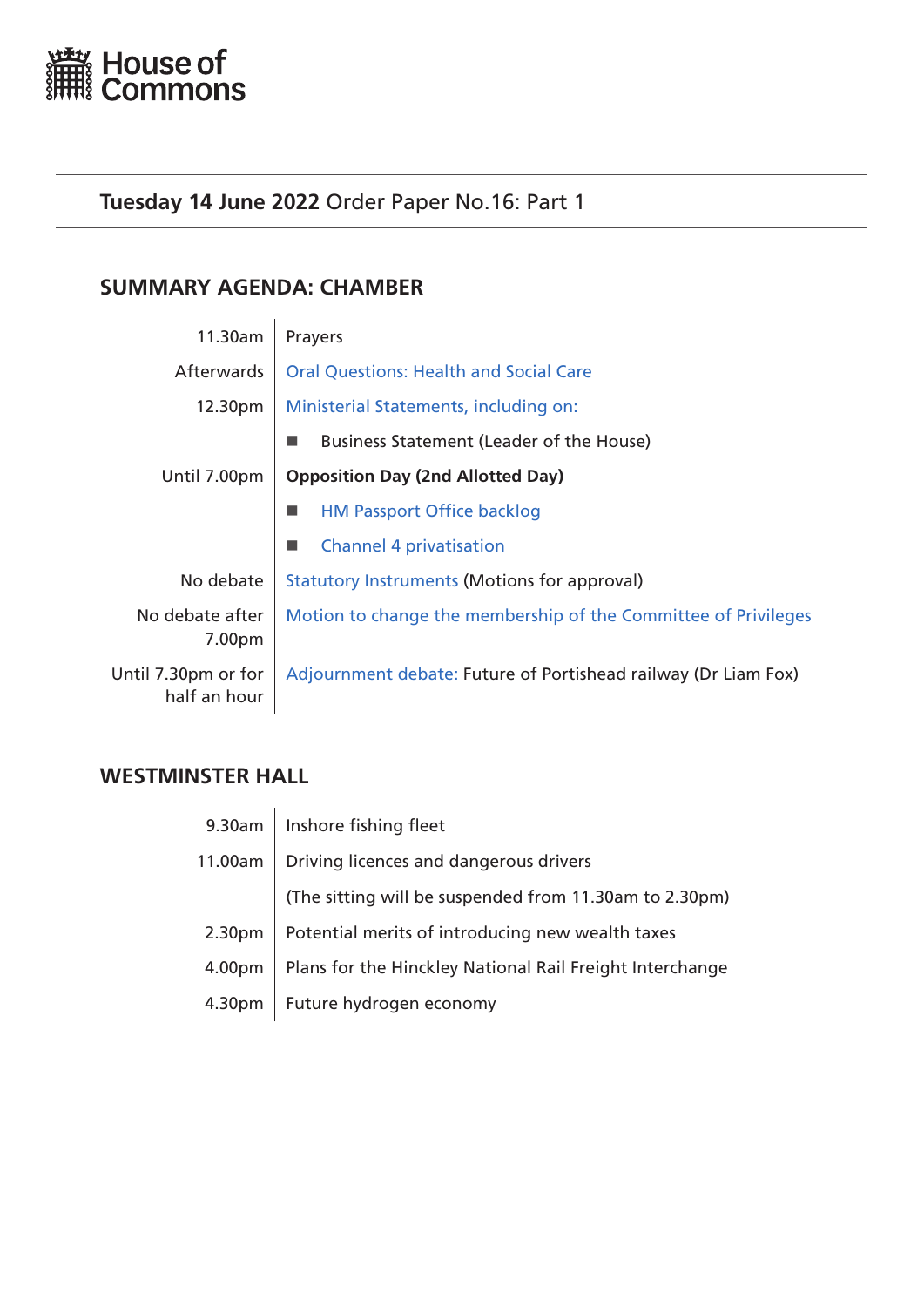# **CONTENTS**

**[PART 1: BUSINESS TODAY](#page-0-0)**

- **[Chamber](#page-2-1)**
- **[Westminster Hall](#page-6-0)**
- **[Written Statements](#page-7-0)**
- **[Committees Meeting Today](#page-8-0)**
- **[Committee Reports Published Today](#page-12-0)**
- **[Announcements](#page-13-0)**
- **[Further Information](#page-15-0)**

## **[PART 2: FUTURE BUSINESS](#page-16-0)**

- **[A. Calendar of Business](#page-17-0)**
- **[B. Remaining Orders and Notices](#page-27-0)**

#### **Notes:**

Item marked [R] indicates that a member has declared a relevant interest.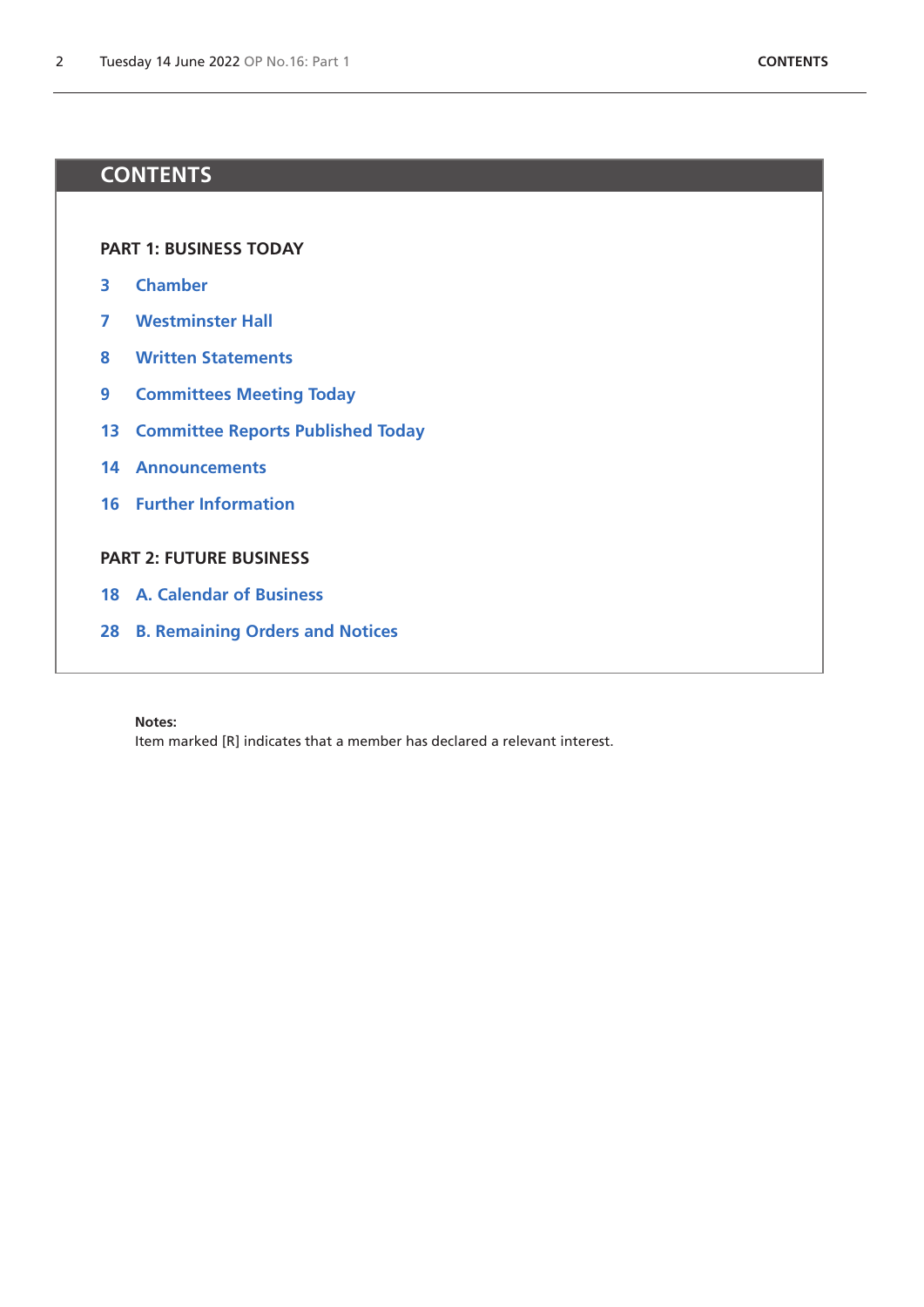# <span id="page-2-1"></span>**BUSINESS TODAY: CHAMBER**

#### **11.30am Prayers**

<span id="page-2-0"></span>**Followed by**

- **Oral Questions to the Secretary of State for Health and Social Care**
- **1 Chris Clarkson** (Heywood and Middleton) What progress he has made on tackling the NHS backlogs in elective care caused by the covid-19 outbreak. (900461)
- **2 John Penrose** (Weston-super-Mare) What steps he is taking to improve the availability of and access to routine NHS dental care services in (a) Weston-super-Mare constituency and (b) England. (900463)
- **3 Ian Levy** (Blyth Valley) What progress he has made on recruiting 50,000 nurses. (900464)
- **4 Suzanne Webb** (Stourbridge) What progress he has made on recruiting 26,000 primary care staff. (900465)
- **5 Ms Marie Rimmer** (St Helens South and Whiston) What steps he is taking to help ensure that training for the social care workforce meets the needs of people living with dementia. (900466)
- **6 Rosie Cooper** (West Lancashire) What assessment he has made of the effect of integrated care systems on crossboundary NHS trusts. (900469)
- **7 Jacob Young** (Redcar) What steps he is taking to increase the quality of nursing in care homes. (900470)
- **8 Daniel Kawczynski** (Shrewsbury and Atcham) What steps he is taking to raise the quality of leadership and management across the health and social care sectors. (900471)
- **9 Michael Fabricant** (Lichfield) If he will take steps to help ensure access to medicinal cannabis for NHS patients. (900472)
- **10 Mrs Emma Lewell-Buck** (South Shields) What recent assessment he has made of the availability of maternity services. (900474)
- **11 Luke Hall** (Thornbury and Yate) What steps he is taking to fund capital investment in new hospitals and health centres. (900475)
- **12 Ms Anum Qaisar** (Airdrie and Shotts) What recent assessment he has made of the potential merits of prescribing medicinal cannabis on the NHS. (900476)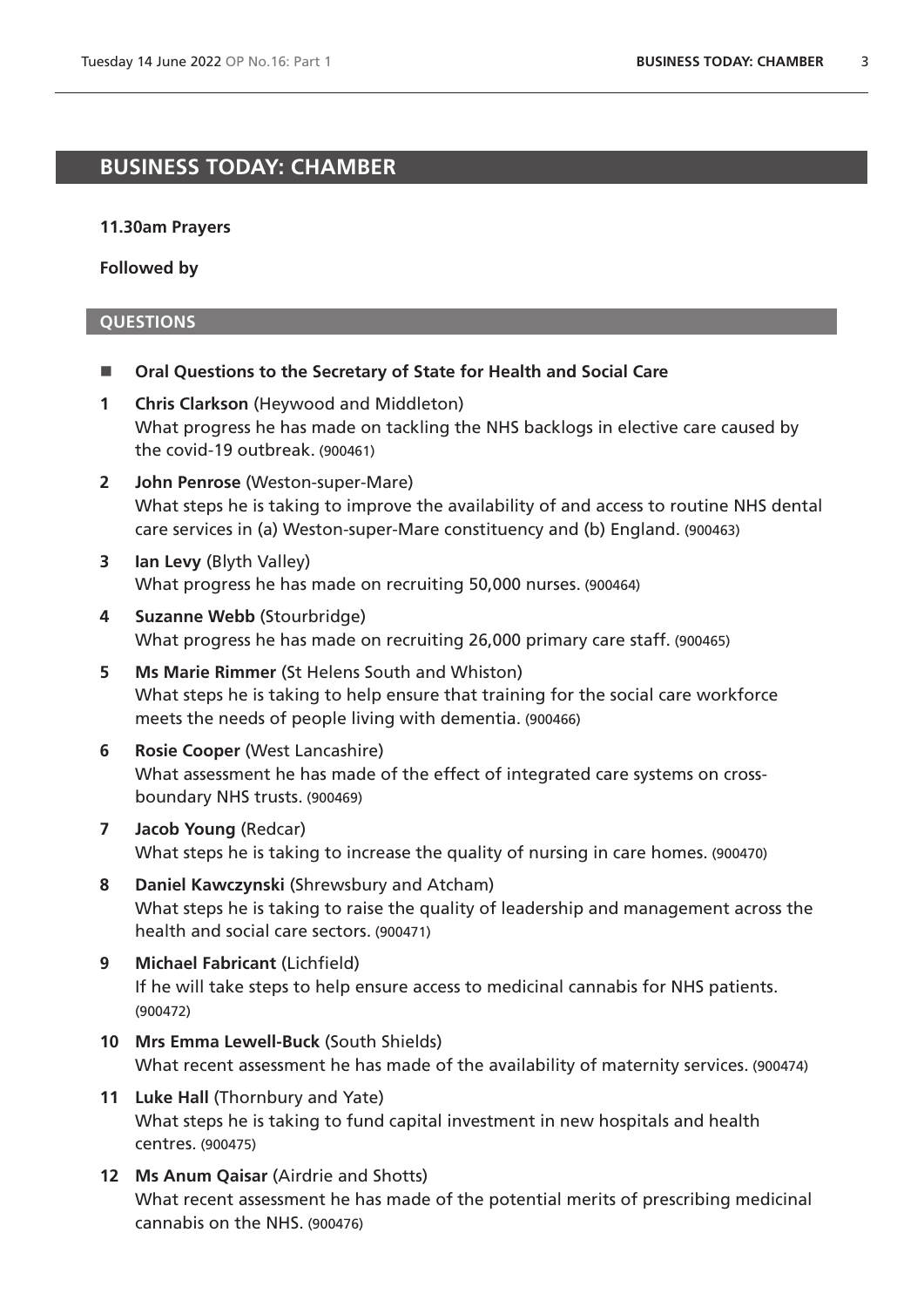- **13 Sir Desmond Swayne** (New Forest West) What plans his Department has to further deliver the Covid Pass Programme. (900477)
- **14 Dan Jarvis** (Barnsley Central) What steps he is taking to support NHS workers with the rising cost of living. (900478)
- **15 Grahame Morris** (Easington) What recent estimate he has made of the number of available dental appointments for NHS patients. (900479)

# **16 Lucy Allan** (Telford)

What steps he is taking to raise the quality of leadership and management across the health and social care sectors. (900480)

- **17 Mohammad Yasin** (Bedford) What steps his Department is taking to reduce inequalities in access to dental services. (900481)
- **18 Kim Johnson** (Liverpool, Riverside) What steps his Department is taking to improve the recruitment, retention and progression of care workers. (900482)

# **19 Kate Osamor** (Edmonton)

What his timescale is for publishing the White Paper on Health Disparities in England. (900483)

- **20 James Wild** (North West Norfolk) What assessment he has made of the potential merits of the proposals submitted by Queen Elizabeth Hospital Trust King's Lynn as part of the new hospitals programme. (900484)
- **21 Kerry McCarthy** (Bristol East) What support his Department is providing to suicide prevention organisations. (900485)

# **At 12.15pm**

- **Topical Questions to the Secretary of State for Health and Social Care**
- **T1 Wendy Chamberlain** (North East Fife) If he will make a statement on his departmental responsibilities. (900452)
- **T2 Matt Western** (Warwick and Leamington) (900453)
- **T3 Imran Hussain** (Bradford East) (900454)
- **T4 Neale Hanvey** (Kirkcaldy and Cowdenbeath) (900455)
- **T5 Richard Burgon** (Leeds East) (900456)
- **T6 Martin Vickers** (Cleethorpes) (900458)
- **T7 Patricia Gibson** (North Ayrshire and Arran) (900459)
- **T8 Holly Mumby-Croft** (Scunthorpe) (900460)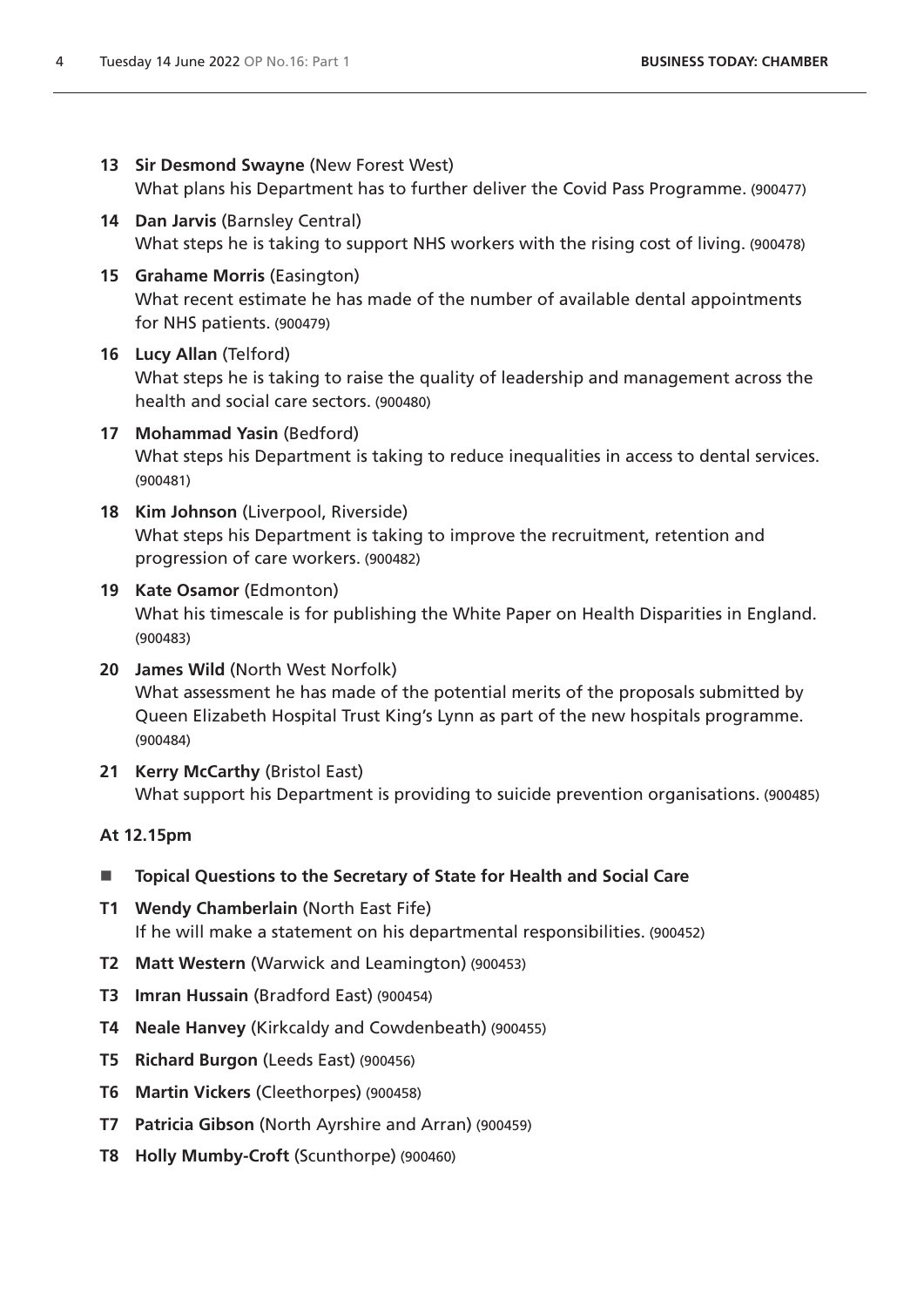### <span id="page-4-0"></span>**URGENT QUESTIONS AND STATEMENTS**

#### **12.30pm**

**[Ministerial Statements](#page-4-0), including on:**

■ [Business Statement \(Leader of the House\)](#page-4-0)

## **BUSINESS OF THE DAY**

#### **1. OPPOSITION DAY (2ND ALLOTTED DAY)**

**Until 7.00pm** [\(Standing Order No. 9\(3\)](https://publications.parliament.uk/pa/cm5802/cmstords/so_804_2021/so-orders.html#so-9_3))

#### <span id="page-4-1"></span>■ HM Passport Office backlog

**Keir Starmer Yvette Cooper Stephen Kinnock Holly Lynch Thangam Debbonaire Sir Alan Campbell**

That this House censures the Minister for Safe and Legal Migration, the hon. Member for Torbay, for his handling of the crisis at Her Majesty's Passport Office; and directs him to come to the House, no later than 20 June 2022, to apologise for the tens of thousands of people who have waited more than six weeks for their passport.

#### <span id="page-4-2"></span>**Channel 4 privatisation**

**Keir Starmer Lucy Powell Ian Murray Chris Elmore Thangam Debbonaire Sir Alan Campbell**

That this House supports the UK's much loved cultural institutions, which are celebrated around the world while creating jobs and growth across the country; in the Jubilee year supports world-renowned British broadcasting which brings the country together in celebration; believes that the Government should reverse its decision to sell Channel 4 as it will undermine the UK's world leading creative industries and the delicate ecosystem of companies that support them; and calls on the Government to ensure that, if the sale does go ahead, Channel 4's headquarters continue to be based in Leeds and its remit ensures that it continues as a public service publisher-broadcaster, commissions over 50 per cent of its content outside London, continues its significant investment in new independent British films and funds quality news content which is aired at prime time.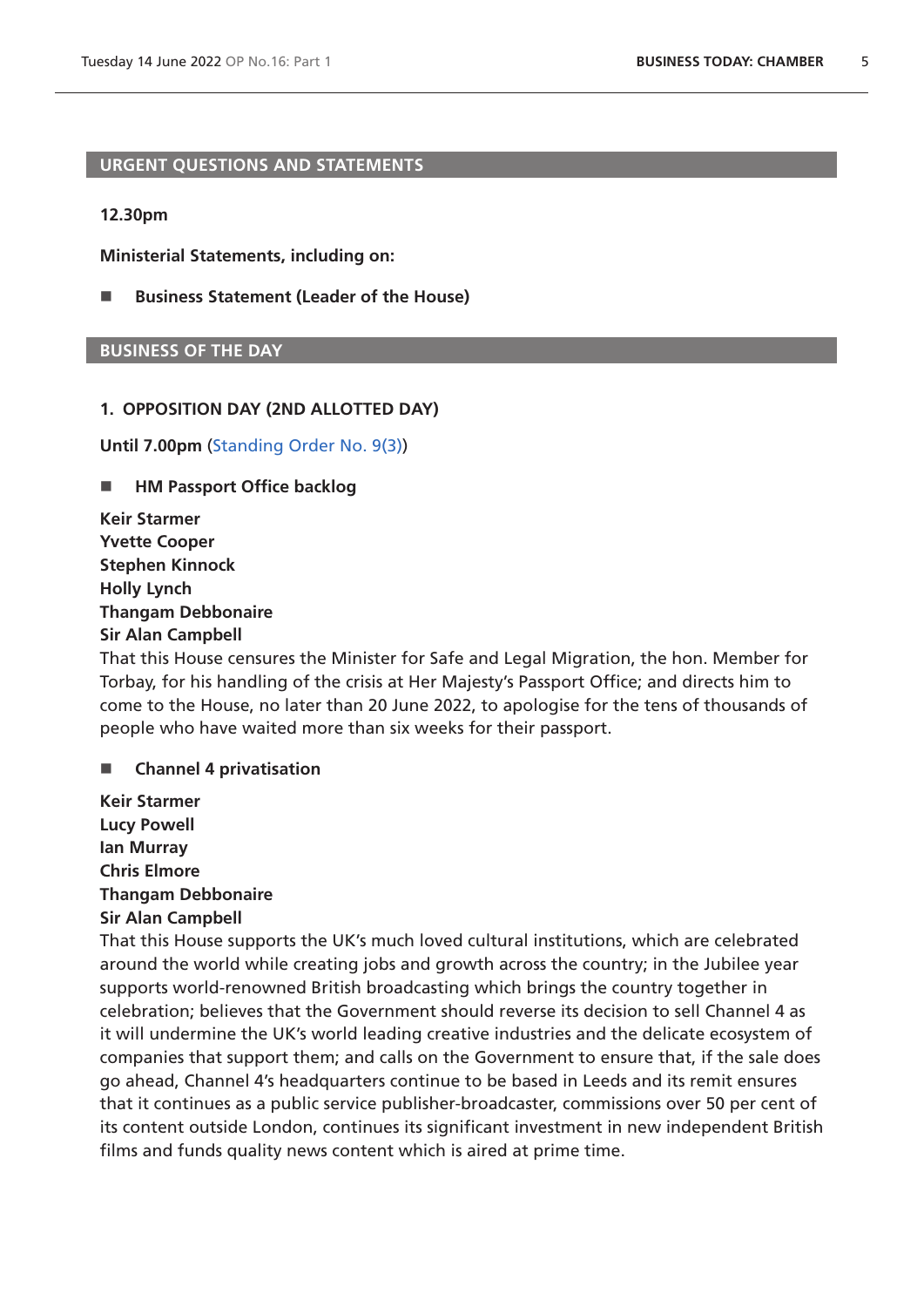#### **Notes:**

<span id="page-5-0"></span>The selection of the matters to be debated has been made by the Leader of the Opposition [\(Standing](https://publications.parliament.uk/pa/cm5802/cmstords/so_804_2021/so-orders.html#so-14_2)  [Order No. 14\(2\)](https://publications.parliament.uk/pa/cm5802/cmstords/so_804_2021/so-orders.html#so-14_2)).

## **2. ROAD TRAFFIC**

**No debate** ([Standing Order No. 118\(6\)](https://publications.parliament.uk/pa/cm5802/cmstords/so_804_2021/so-orders.html#so-118_6))

#### **Secretary Grant Shapps**

That the draft [Goods Vehicles \(Licensing of Operators\) \(Amendment\) \(No. 2\) Regulations](https://www.legislation.gov.uk/ukdsi/2022/9780348235111/pdfs/ukdsi_9780348235111_en.pdf)  [2022,](https://www.legislation.gov.uk/ukdsi/2022/9780348235111/pdfs/ukdsi_9780348235111_en.pdf) which were laid before this House on 11 May, be approved.

**Notes:**

If this item is opposed after 7.00pm, the division will be deferred.

#### **3. PREVENTION AND SUPPRESSION OF TERRORISM**

**No debate** ([Standing Order No. 118\(6\)](https://publications.parliament.uk/pa/cm5802/cmstords/so_804_2021/so-orders.html#so-118_6))

#### **Secretary Priti Patel**

That the draft [Terrorism Act 2000 \(Code of Practice for Examining Officers and Review](https://www.legislation.gov.uk/ukdsi/2022/9780348235142/pdfs/ukdsi_9780348235142_en.pdf)  [Officers\) Order 2022](https://www.legislation.gov.uk/ukdsi/2022/9780348235142/pdfs/ukdsi_9780348235142_en.pdf), which was laid before this House on 11 May, be approved.

**Notes:**

<span id="page-5-1"></span>If this item is opposed after 7.00pm, the division will be deferred.

#### **4. COMMITTEE OF PRIVILEGES**

**No debate after 7.00pm** ([Standing Order No. 9\(6\)](https://publications.parliament.uk/pa/cm5802/cmstords/so_804_2021/so-orders.html#so-9_6))

#### **Christopher Pincher**

That Chris Bryant be discharged from the Committee of Privileges and Ms Harriet Harman be added.

## <span id="page-5-2"></span>**ADJOURNMENT DEBATE**

**Until 7.30pm or for half an hour (whichever is later)** [\(Standing Order No. 9\(7\)](https://publications.parliament.uk/pa/cm5802/cmstords/so_804_2021/so-orders.html#so-9_7))

■ Future of Portishead railway: Dr Liam Fox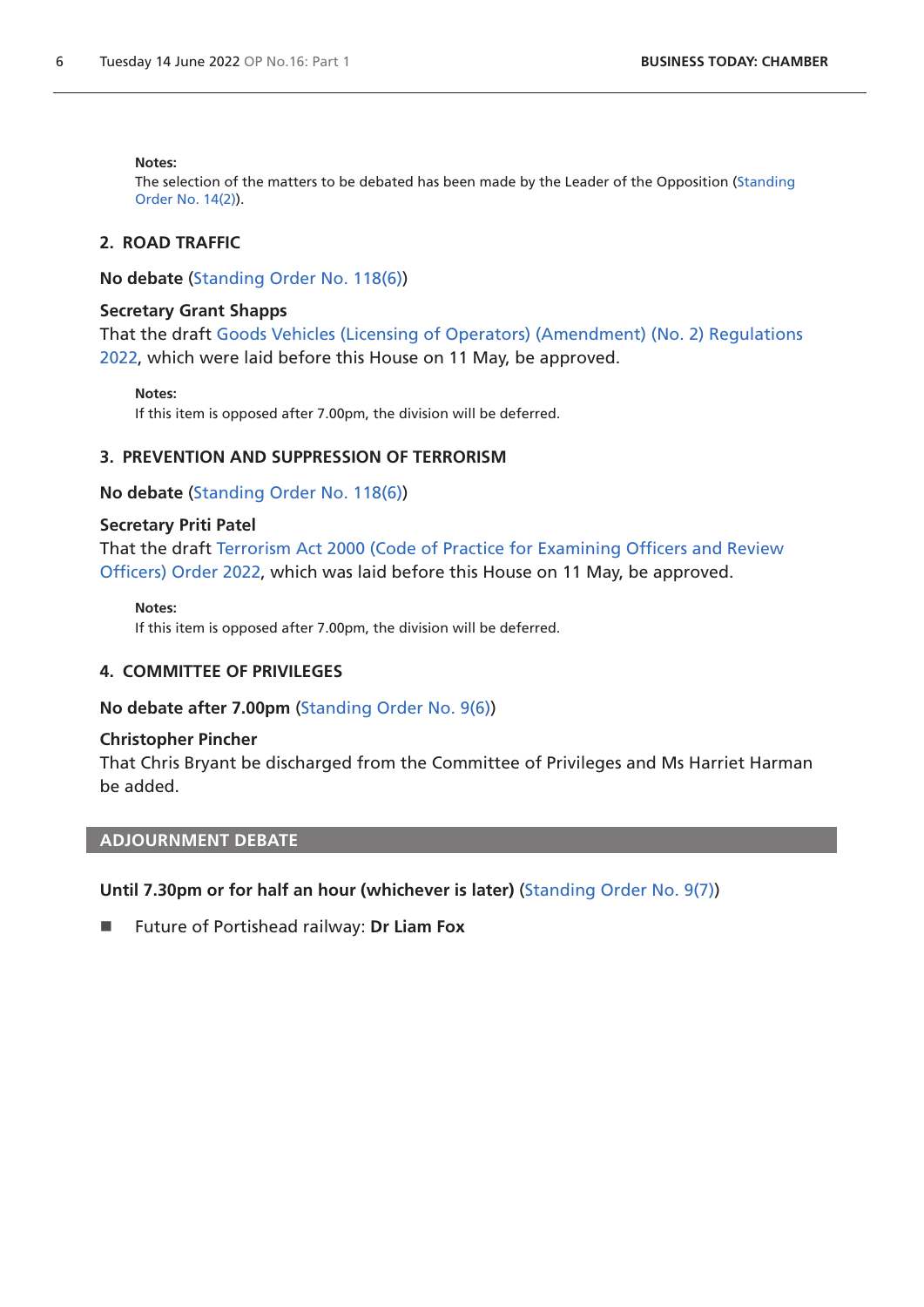# <span id="page-6-0"></span>**BUSINESS TODAY: WESTMINSTER HALL**

## **ORDER OF BUSINESS**

**The first part of the sitting will last for two hours. The second part of the sitting will last for three hours** [\(Standing Order No. 10\(1\)](https://publications.parliament.uk/pa/cm5802/cmstords/so_804_2021/so-orders.html#so-10_1)).

### **9.30am**

**That this House has considered the Inshore Fishing Fleet: Anthony Mangnall Notes:**

The subject for this debate was determined by the Backbench Business Committee.

#### **11.00am**

■ That this House has considered driving licences and dangerous drivers: **Siobhain McDonagh**

#### **Relevant Documents:**

e-petition [548682](https://petition.parliament.uk/petitions/548682), Tom's Law - Give police the power to suspend driving licences

#### **Notes:**

The sitting will be suspended from 11.30am to 2.30pm.

### **2.30pm**

■ That this House has considered the potential merits of introducing new wealth taxes: **Richard Burgon**

### **4.00pm**

■ That this House has considered plans for the Hinckley National Rail Freight Interchange: **Alberto Costa**

### **4.30pm**

■ That this House has considered the future hydrogen economy: Jacob Young

#### **Notes:**

The debate at 4.30pm will last for up to an hour. The sitting will be suspended and time added if divisions take place in the main Chamber [\(Standing Order](https://publications.parliament.uk/pa/cm5802/cmstords/so_804_2021/so-orders.html#so-10_3)  [No. 10\(3\)](https://publications.parliament.uk/pa/cm5802/cmstords/so_804_2021/so-orders.html#so-10_3)).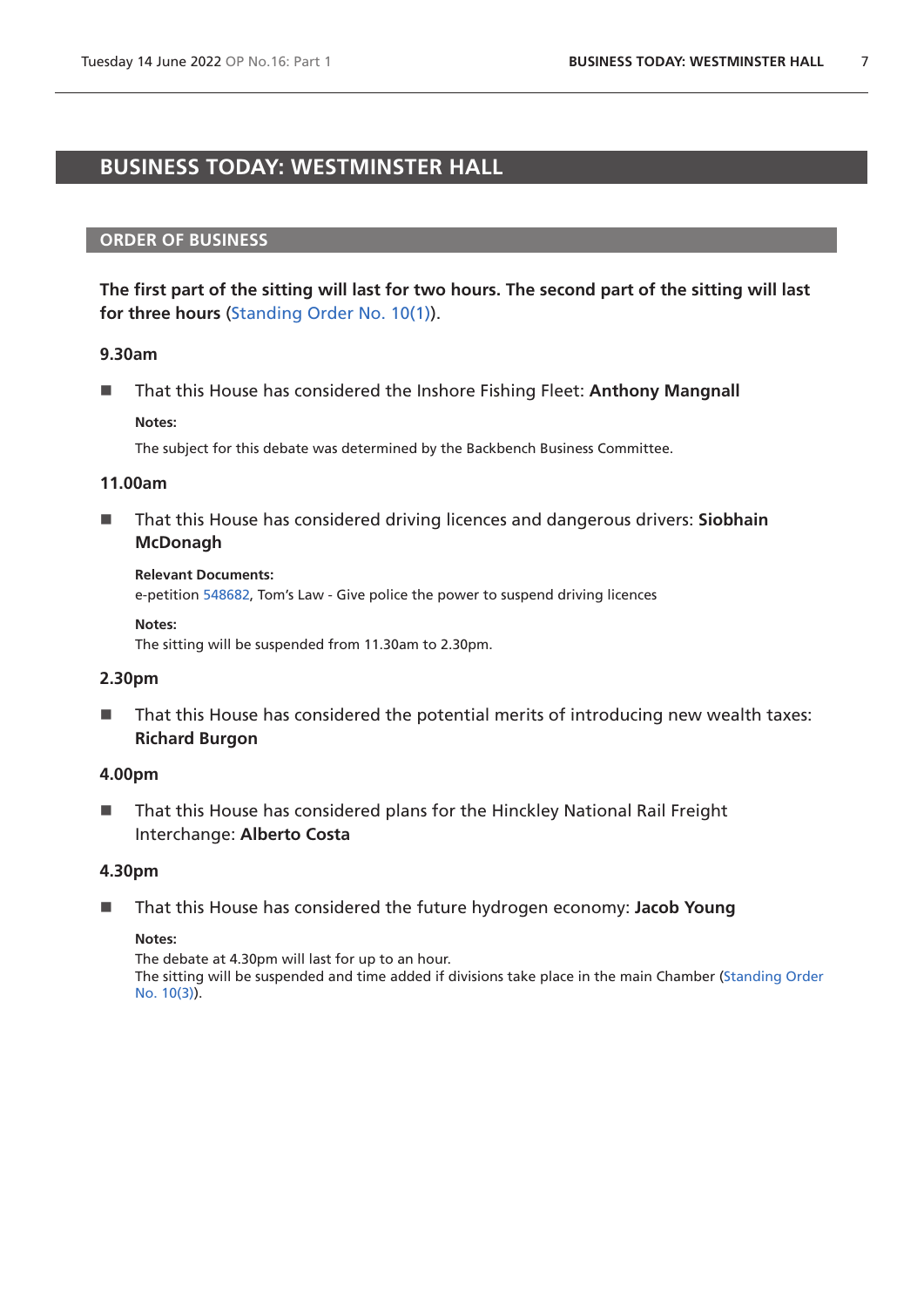# <span id="page-7-0"></span>**WRITTEN STATEMENTS**

#### **STATEMENTS TO BE MADE TODAY**

#### **Secretary of State for International Trade**

**1.** Singapore Digital Economy Agreement Update

#### **Secretary of State for Justice**

**2.** Prisons Strategy White Paper: Publication of response to consultation questions

#### **Notes:**

Texts of Written Statements are available from the Vote Office and on the internet at [https://questions](https://questions-statements.parliament.uk/)[statements.parliament.uk/](https://questions-statements.parliament.uk/).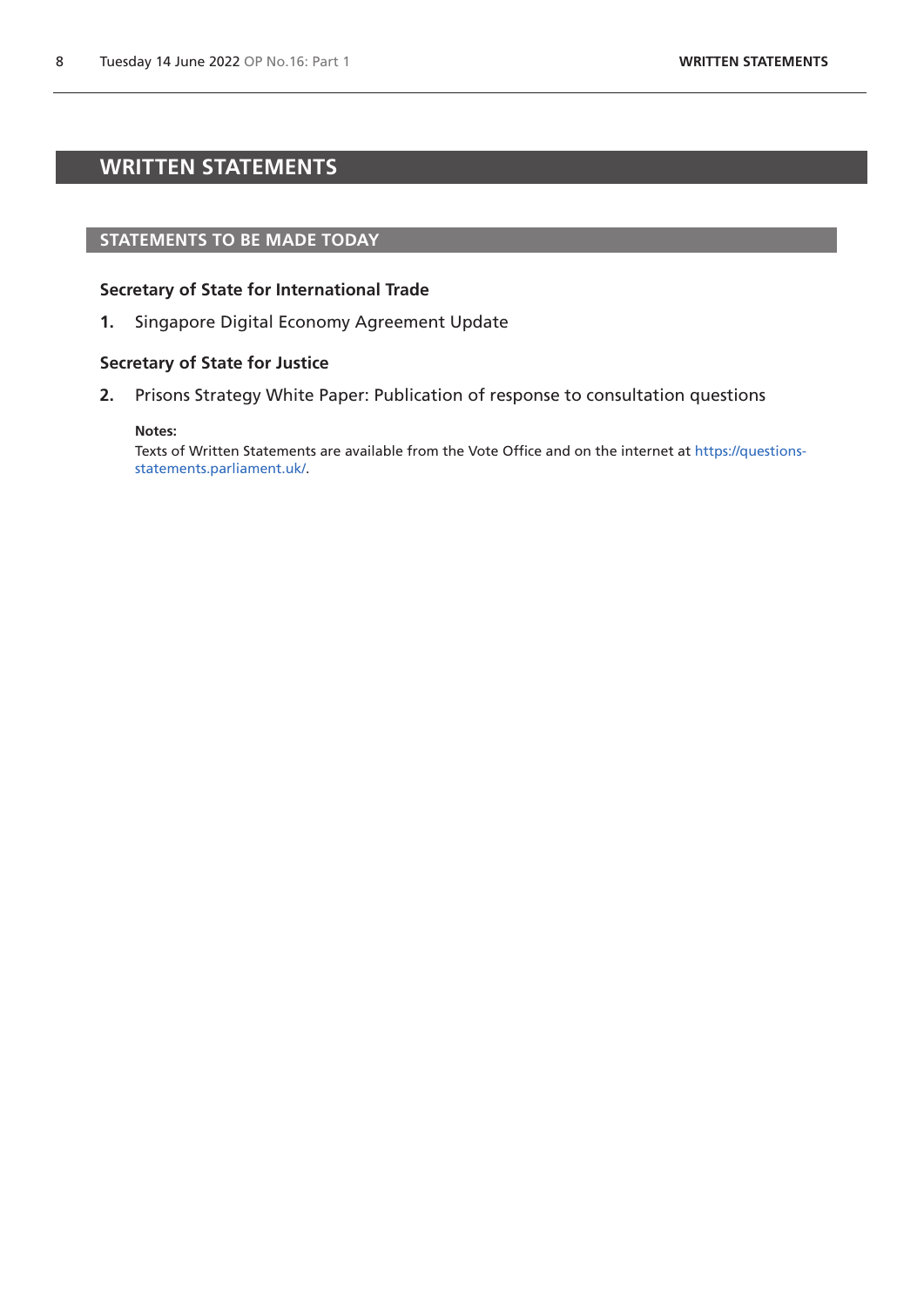# <span id="page-8-0"></span>**COMMITTEES MEETING TODAY**

# Broadcasts of proceedings can be found at <https://www.parliamentlive.tv/Commons>

### **SELECT COMMITTEES**

## **Digital, Culture, Media and Sport Committee**

### **Subject: Reimagining where we live: cultural placemaking and the levelling up agenda**

**Witnesses:** 10.00am: Dr Darren Henley CBE, Chief Executive, Arts Council England; Tom Stickland, Theatres Adviser, Theatres Trust; Duncan Wilson OBE, Chief Executive, Historic England

11.15am: The Lord Parkinson of Whitley Bay, Minister for Arts, Department for Digital, Culture, Media and Sport

The Grimond Room, Portcullis House 9.30am (private), 10.00am (public)

## **Public Administration and Constitutional Affairs Committee**

### **Subject: The Independent Adviser on Ministers' Interests**

**Witnesses:** 10.00am: The Rt Hon. the Lord Geidt GCB GCVO OBE QSO, The Independent Adviser on Ministers' Interests, Member of the House of Lords

Room 15 9.30am (private), 10.00am (public)

### **Business, Energy and Industrial Strategy Committee**

### **Subject: Flight cancellations and compensation**

**Witnesses:** 10.30am: Sue Davies, Head of Consumer Rights and Food Policy, Which?; Simon Calder, travel journalist and broadcaster

11.00am: Oliver Richardson, National Officer for Civil Air Transport, Unite; Jude Winstanley, Managing Director of UK&I, Swissport UK; Karen Dee, Chief Executive, Airport Operators Association; Danny Brooks, Founder and CEO, Virtual Human Resources Ltd

11.30am: Lisa Tremble, Chief Corporate Affairs and Sustainability Director, British Airways; Sophie Dekkers, Chief Commercial Officer, easyJet; David Burling, CEO Markets and Airlines, TUI

12.15pm: Robert Courts MP, Minister for Aviation, Maritime and Security, Department for Transport; Richard Moriarty, Chief Executive, Civil Aviation Authority

Room 8 9.45am (private), 10.30am (public)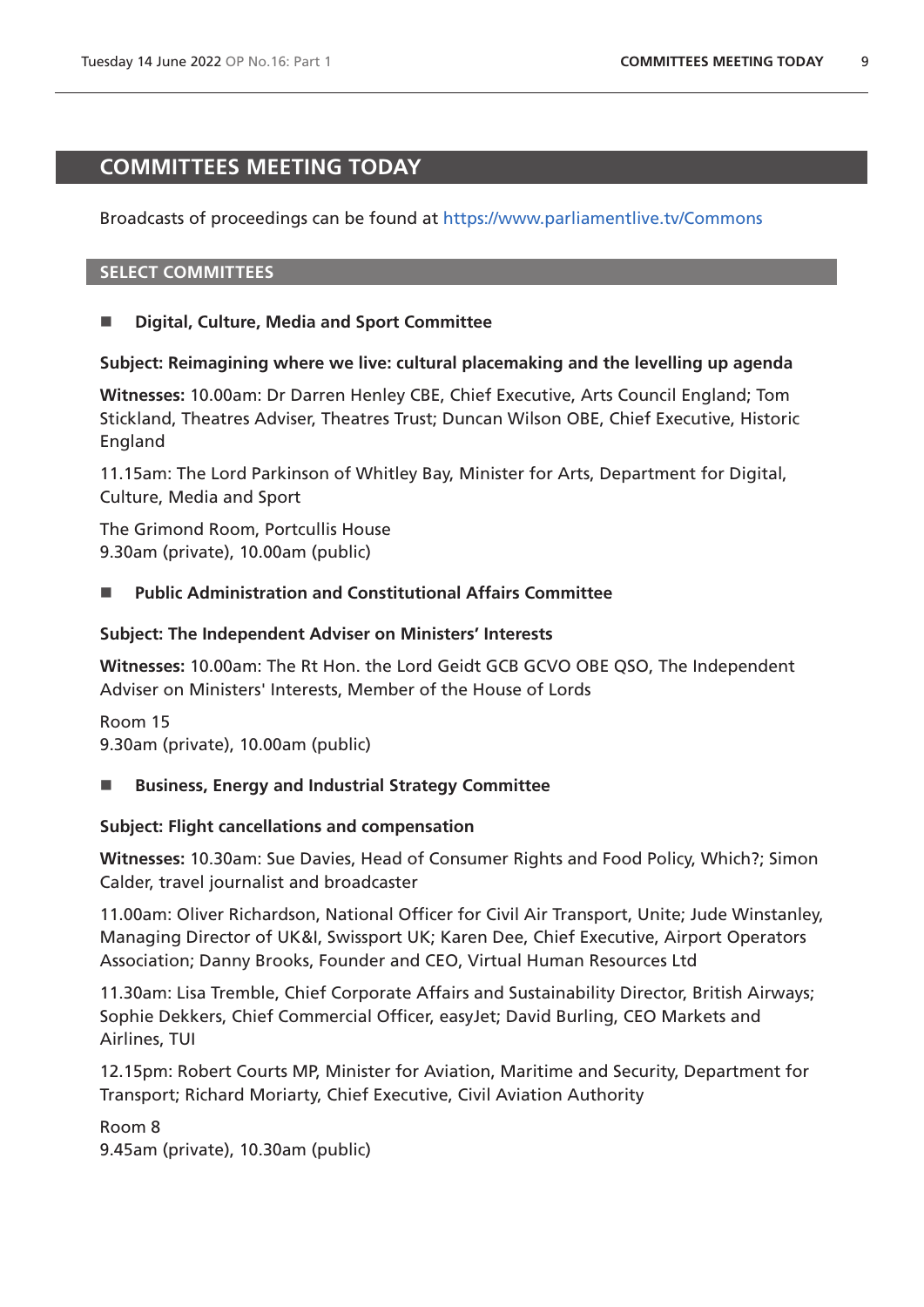## ■ Committee on Standards

The Wilson Room, Portcullis House 9.45am (private)

## ■ Health and Social Care Committee

## **Subject: The future of General Practice**

**Witnesses:** 9.50am: Beccy Baird, Senior Policy Fellow, The King's Fund; Sir Robert Francis QC, Chair, HealthWatch England; Mrs Heather Randle, Professional Lead for Education and Primary Care, Royal College of Nursing

10.30am: Dr Peter Holden, GP Partner, Imperial Road Surgery; Dr Margaret Ikpoh, Vice Chair Professional Development, Royal College of General Practitioners; Professor Mike Holmes, GP Partner, Haxby Group

Room 16 9.45am (private), 9.50am (public)

## **Environment, Food and Rural Affairs Committee**

Room 5 2.00pm (private)

## ■ Foreign Affairs Committee

Room 6 2.00pm (private), 2.30pm (private), 3.00pm (private)

### **International Development Committee**

## **Subject: Debt relief in low-income countries**

**Witnesses:** 2.30pm: Mr Tim Jones, Head of Policy, Debt Justice; Dr Stephanie Blankenburg, Head of the Debt & Development Finance Branch, United Nations Conference on Trade and Development; Sonja Gibbs, Managing Director and Head of Sustainable Finance, Institute of International Finance

3.40pm: Jason R Braganza, Executive Director, African Forum on Debt and Development; Mae Buenaventura, Debt Justice Program Manager, Asian Peoples' Movement on Debt and Development; Paul Steele, Chief Economist, International Institute for Environment and Development

The Grimond Room, Portcullis House 2.00pm (private), 2.30pm (public)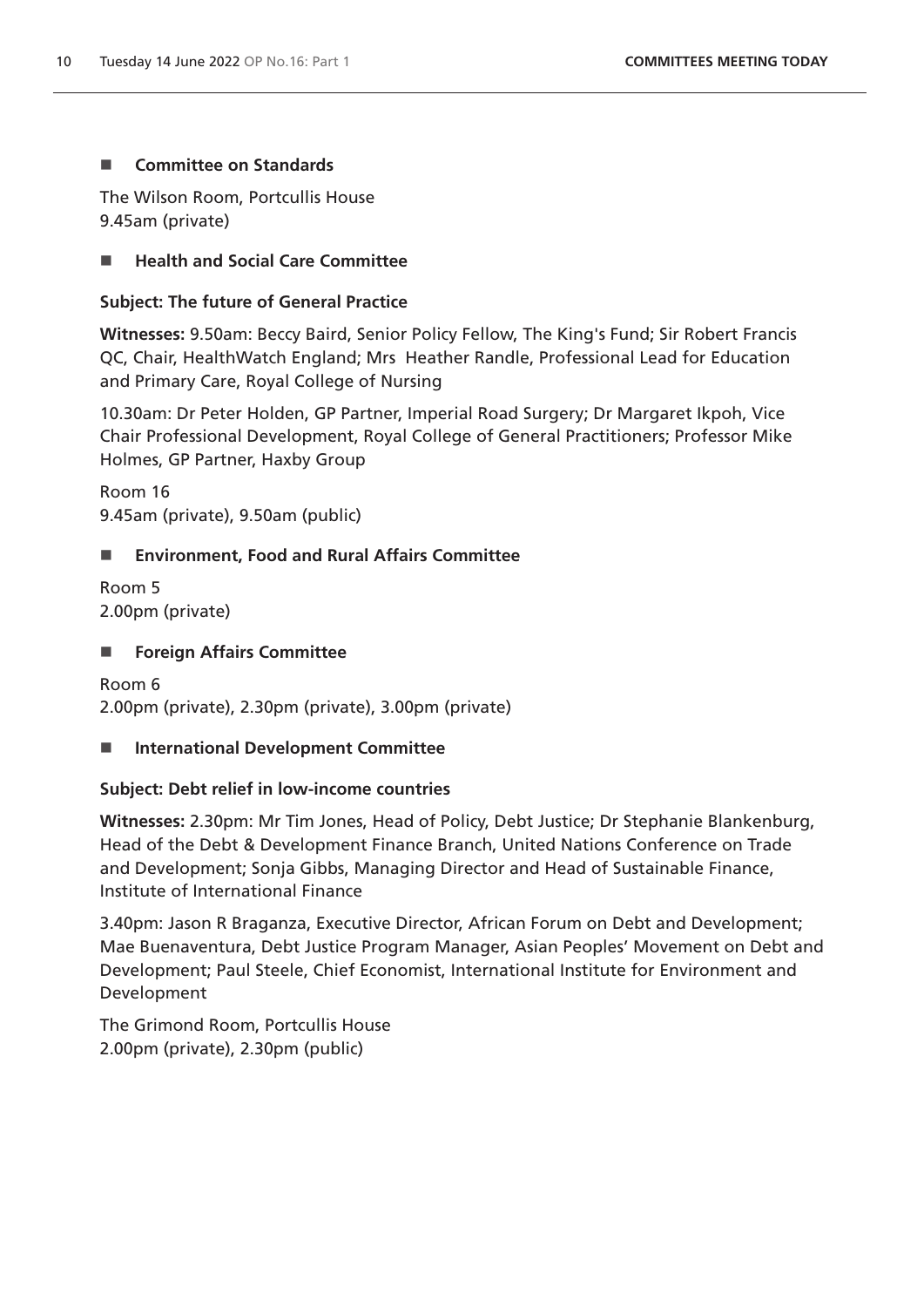## **I** Justice Committee

## **Subject: Pre-legislative scrutiny of the draft Victims Bill**

**Witnesses:** 2.30pm: Dame Vera Baird DBE QC, Victims' Commissioner for England and Wales; Nicole Jacobs, Domestic Abuse Commissioner for England and Wales; Dame Rachel de Souza, Children's Commissioner for England; Claire Waxman, Victims' Commissioner for London

Room 15 2.00pm (private), 2.30pm (public)

## **Petitions Committee**

Room 13 2.00pm (private)

# **Transport Committee**

The Thatcher Room, Portcullis House 3.00pm (private)

## ■ Backbench Business Committee

## **Subject: Proposals for backbench debates**

### **Witnesses:** 4.15pm: Members of Parliament, House of Commons

Room 16 4.00pm (private), 4.15pm (public)

## **PUBLIC BILL COMMITTEES**

# **Online Safety Bill**

### **Further to consider the Bill**

Room 9 9.25am (public)

# **Public Order Bill**

### **To consider the Bill**

Room 10 9.25am (public)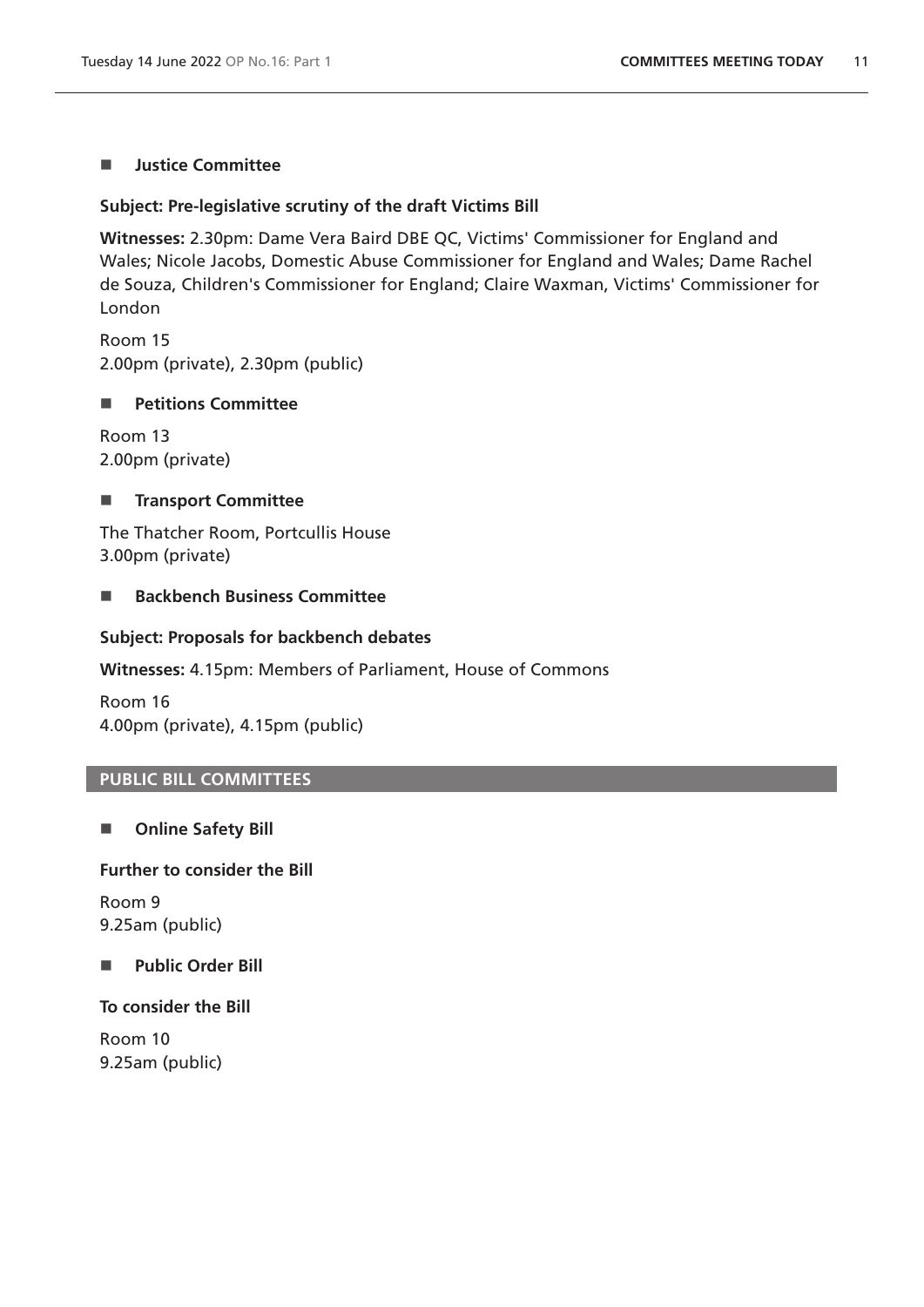**No. 3** Online Safety Bill

## **Further to consider the Bill**

Room 9 2.00pm (public)

**Public Order Bill** 

# **Further to consider the Bill**

Room 10 2.00pm (public)

# **DELEGATED LEGISLATION COMMITTEES**

**Third Delegated Legislation Committee**

**To consider the draft Motor Vehicles (International Circulation) (Amendment) Order 2022**

Room 12 9.25am (public)

# **Fourth Delegated Legislation Committee**

**To consider the draft Hovercraft (Application of Enactments) and Merchant Shipping (Prevention of Pollution) (Law of the Sea Convention) Amendment Order 2022**

Room 11 2.30pm (public)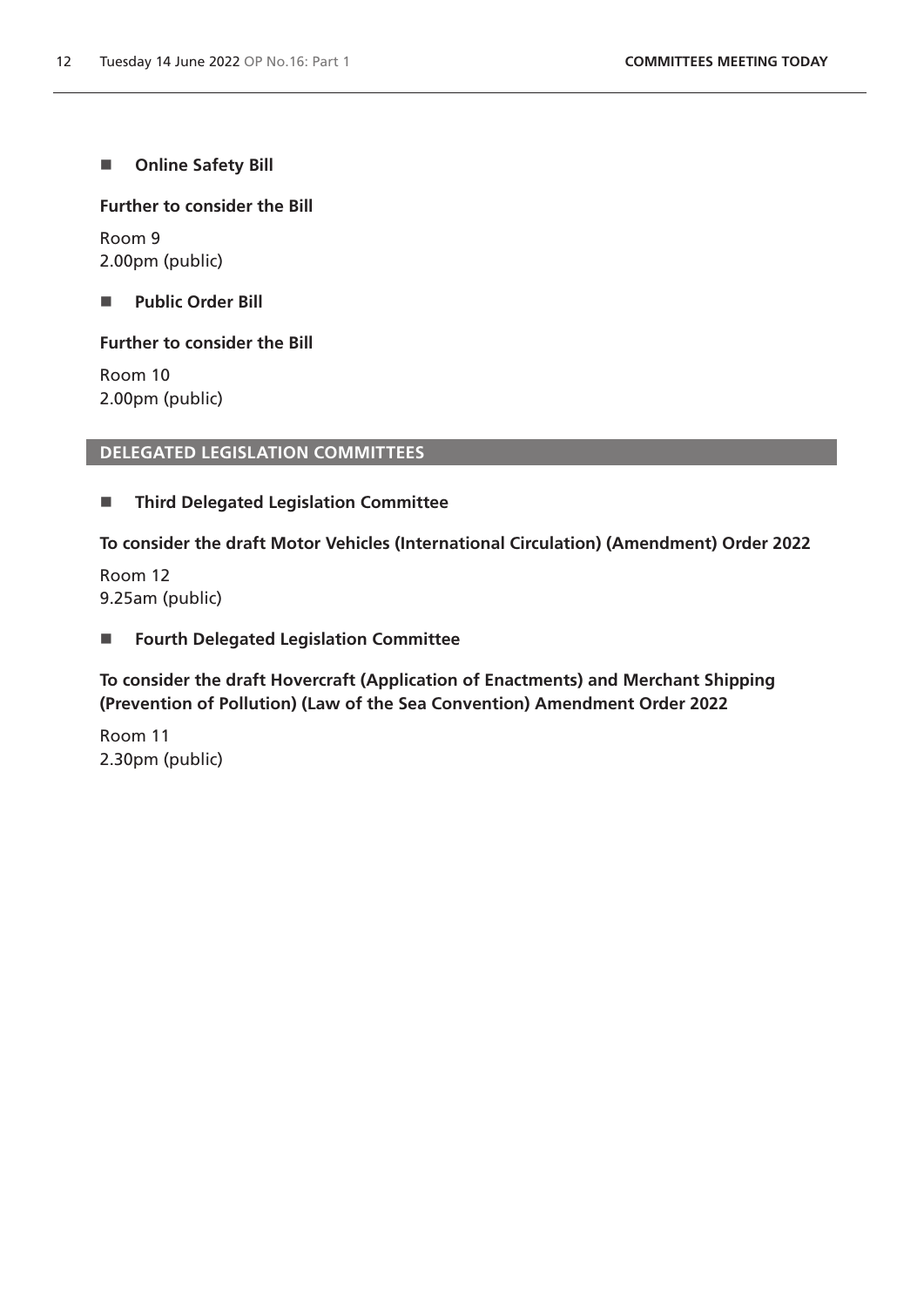# <span id="page-12-0"></span>**COMMITTEE REPORTS PUBLISHED TODAY**

## **EUROPEAN SCRUTINY**

 **3rd Report: Documents considered by the Committee 8 June 2022** HC 119-iii Time of publication**: 11.00am**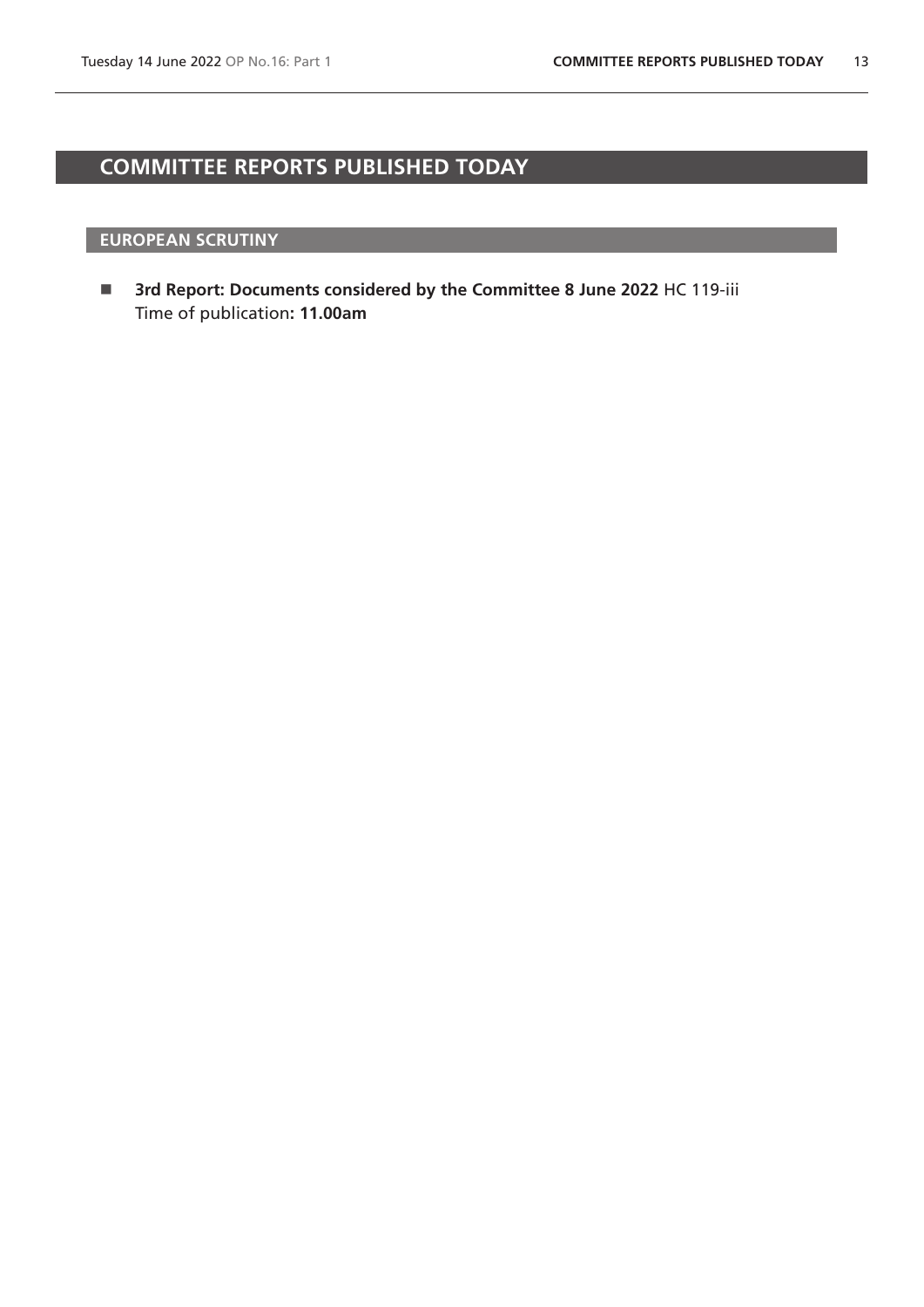# <span id="page-13-0"></span>**ANNOUNCEMENTS**

## **FORTHCOMING END OF DAY ADJOURNMENT DEBATES**

■ Tuesday 21 June to Monday 27 June (deadline Wednesday 15 June 7.00pm or the rise **of the House, whichever is earlier)**

Members can submit their application via MemberHub, from their own email account or in hard copy. Application forms are available on the Table Office page on the Parliamentary intranet. The ballot will take place on Thursday 16 June.

■ Tuesday 28 June to Monday 4 July (deadline Wednesday 22 June 7.00pm or the rise of **the House, whichever is earlier)**

Members can submit their application via MemberHub, from their own email account or in hard copy. Application forms are available on the Table Office page on the Parliamentary intranet. The ballot will take place on Thursday 23 June.

# **FORTHCOMING WESTMINSTER HALL DEBATES**

Applications for 90, 60 and 30-minute debates should be made to the Table Office by 10.00pm or rise of the House, whichever is the earlier, on the deadline dates listed below. Members can submit their application via MemberHub, from their own email account or in hard copy. Application forms are available on the Table Office page on the Parliamentary intranet.

The ballot takes place on the day following the deadline. Members will be informed of the outcome by the Speaker's Office.

**Tuesday 21 and Wednesday 22 June (ballot closed)**

The ballot for Tuesday 21 and Wednesday 22 June will take place today. Applications for this ballot have now closed

■ Tuesday 28 and Wednesday 29 June (deadline Monday 20 June 10.00pm or the rise of **the House, whichever is earlier)**

The following Departments will answer:

Attorney General, Digital, Culture, Media and Sport, Education, Environment, Food and Rural Affairs, Foreign, Commonwealth and Development Office, Home Office, International Trade, Justice, Northern Ireland, Wales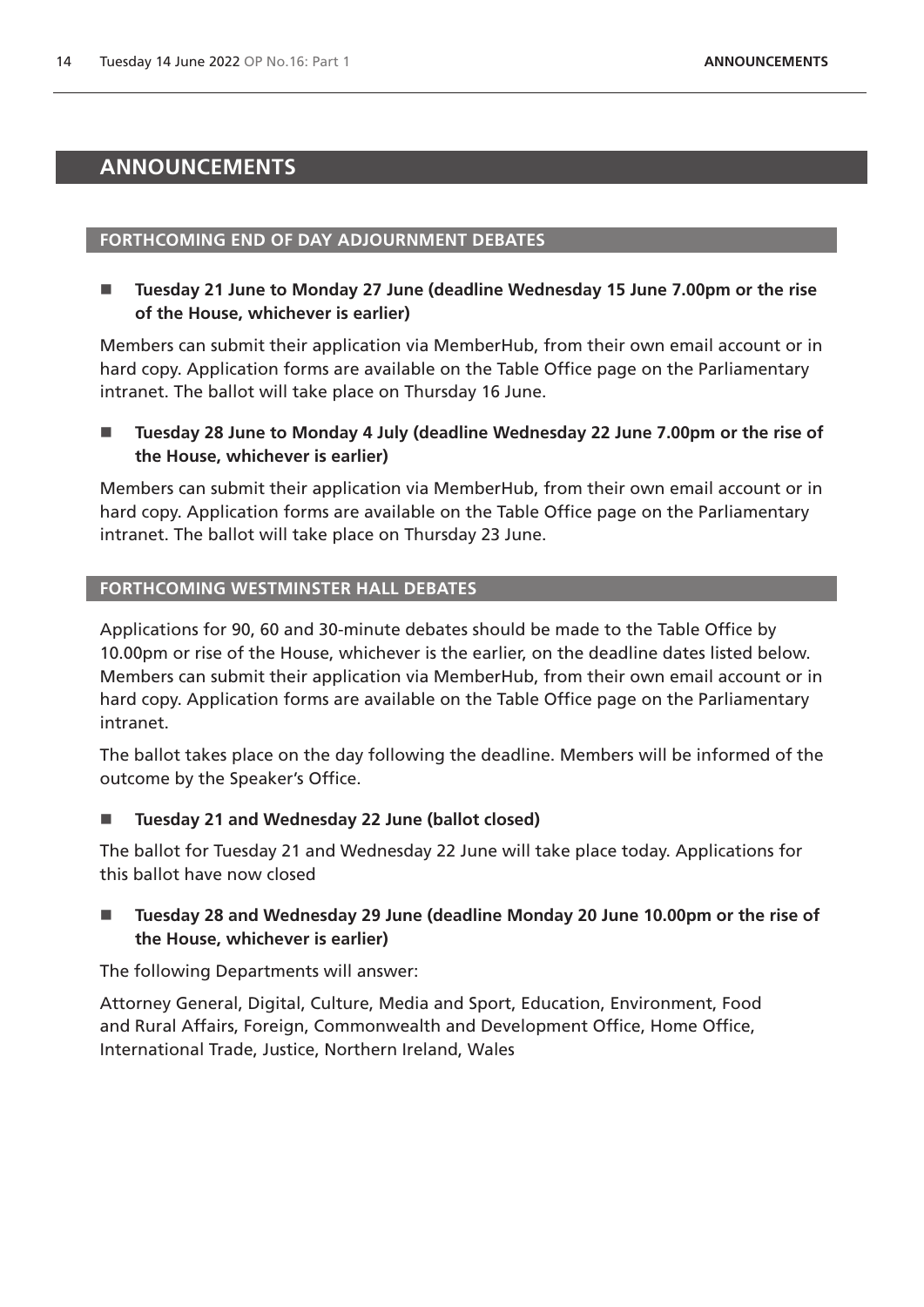# ■ Tuesday 5 and Wednesday 6 July (deadline Monday 27 June 10.00pm or the rise of **the House, whichever is earlier)**

The following Departments will answer:

Business, Energy and Industrial Strategy, Cabinet Office, Defence, Health and Social Care, Levelling Up, Housing and Communities, Scotland, Transport, Treasury, Women and Equalities, Work and Pensions

# **Tuesday 12 and Wednesday 13 July (deadline Monday 4 July 10.00pm or the rise of the House, whichever is earlier)**

The following Departments will answer:

Attorney General, Digital, Culture, Media and Sport, Education, Environment, Food and Rural Affairs, Foreign, Commonwealth and Development Office, Home Office, International Trade, Justice, Northern Ireland, Wales

## **PRIVATE MEMBERS' BILLS**

# **First notices of ten minute rule motions and presentation of non-ballot bills**

| <b>Event</b>                                                                        | <b>Date and location</b>                                                                                                                            |
|-------------------------------------------------------------------------------------|-----------------------------------------------------------------------------------------------------------------------------------------------------|
| First notices of ten minute rule motions                                            | Thursday 16 June, by email from the<br>Member's parliamentary email address to<br>PBOHoC@parliament.uk, from 10.00am<br>until the rise of the House |
| First notices of presentation bills (to be<br>presented on or after Monday 20 June) | Thursday 16 June, by email from the<br>Member's parliamentary email address to<br>PBOHoC@parliament.uk, from 10.00am<br>until the rise of the House |

There will be no physical queue for the first notices of ten minute rule motions or presentation bills.

A single notice (of either a ten minute rule motion OR a presentation bill) will be accepted from each Member from emails received from the Member's parliamentary email address between 10.00 and 10.30am. After 10.30am, unlimited further notices will be accepted from emails received from the Member's parliamentary email address at or after 10.00am in the order in which they were received.

Four ten minute rule slots will be available (for speeches on 28 June, 29 June, 5 July and 6 July).

Members interested in giving notice on 16 June should contact the Clerk of Private Members' Bills in advance to agree bill titles (PBOHoC@parliament.uk, x3254).

**Notes:**

Arrangements made according to Standing Order No.14(11) and on the authority of Mr Speaker.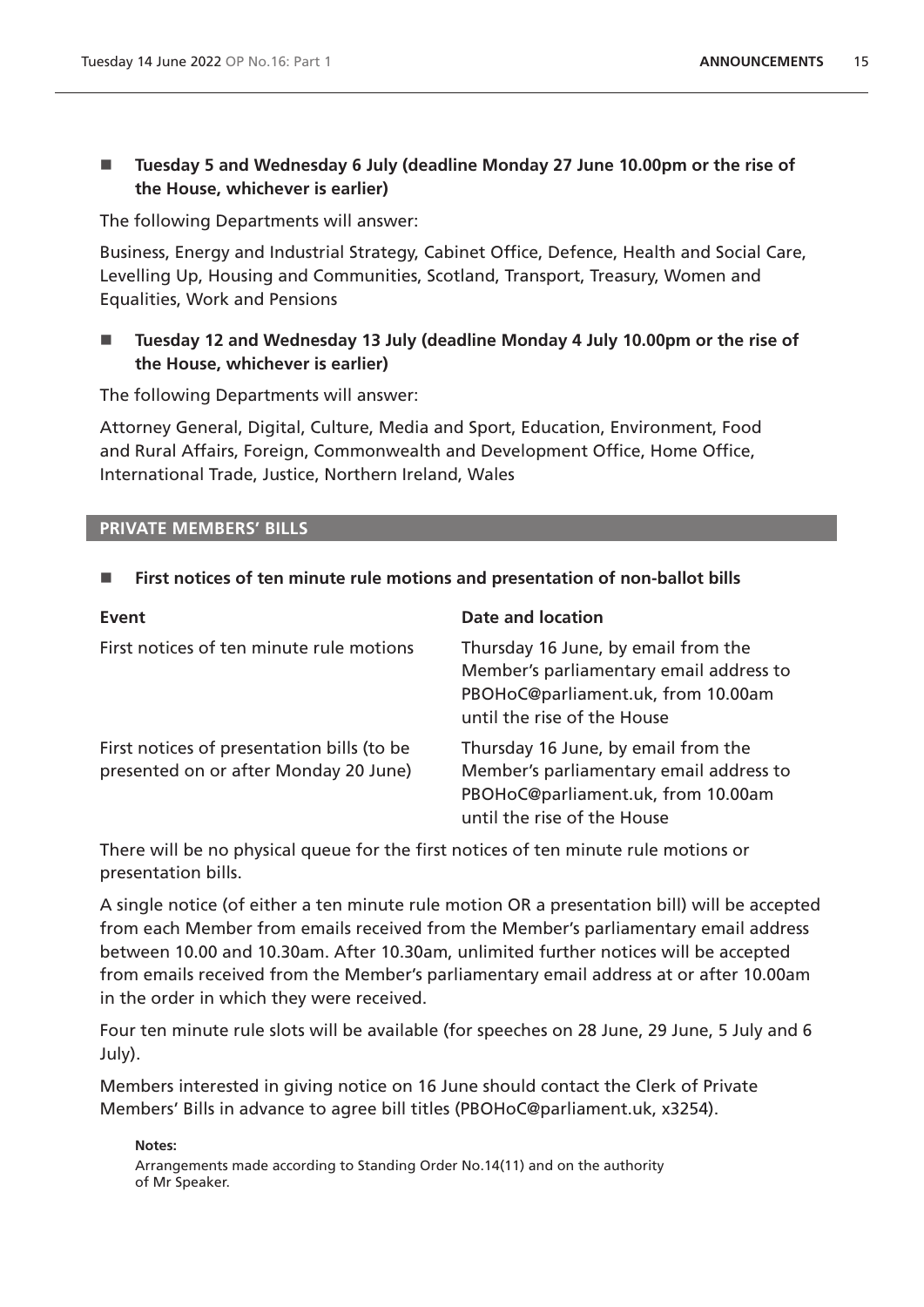# <span id="page-15-0"></span>**FURTHER INFORMATION**

### **MEMBERS' GUIDE TO CHAMBER PROCEEDINGS**

The [Members' Guide](https://guidetoprocedure.parliament.uk/mps-guide-to-procedure) to Chamber proceedings is available on the Parliamentary website

## **BUSINESS OF THE DAY**

Documents and reports relating to the business being held in the Chamber are available on the Commons Business Briefings webpage: [www.parliament.uk/business/publications/](http://www.parliament.uk/business/publications/research/commons-business-briefings/) [research/commons-business-briefings/](http://www.parliament.uk/business/publications/research/commons-business-briefings/)

#### **WRITTEN STATEMENTS**

Text of today's Written Statements:<https://questions-statements.parliament.uk/>

### **SELECT COMMITTEES**

Select Committees Webpage: <https://committees.parliament.uk/>

### **STANDING ORDERS RELATING TO PUBLIC BUSINESS**

Text of Standing Orders relating to public business: [https://publications.parliament.uk/pa/](https://publications.parliament.uk/pa/cm5802/cmstords/so_804_2021/so-804_02122021.pdf) [cm5802/cmstords/so\\_804\\_2021/so-804\\_02122021.pdf](https://publications.parliament.uk/pa/cm5802/cmstords/so_804_2021/so-804_02122021.pdf)

### **EUROPEAN BUSINESS**

European Business Referrals and Motion documents for consideration by European Committees or on the Floor of the House are available on the European Business webpage: [https://old.parliament.uk/business/publications/business-papers/commons/](https://old.parliament.uk/business/publications/business-papers/commons/european-business11/) [european-business11/](https://old.parliament.uk/business/publications/business-papers/commons/european-business11/)

## **CHAMBER ENGAGEMENT**

Information about engaging the public with debates is available on the parliamentary website: [https://www.parliament.uk/get-involved/have-your-say-on-laws/](https://www.parliament.uk/get-involved/have-your-say-on-laws/chamber-engagement/) [chamber-engagement/.](https://www.parliament.uk/get-involved/have-your-say-on-laws/chamber-engagement/)

All business papers are available via the HousePapers app on mobile devices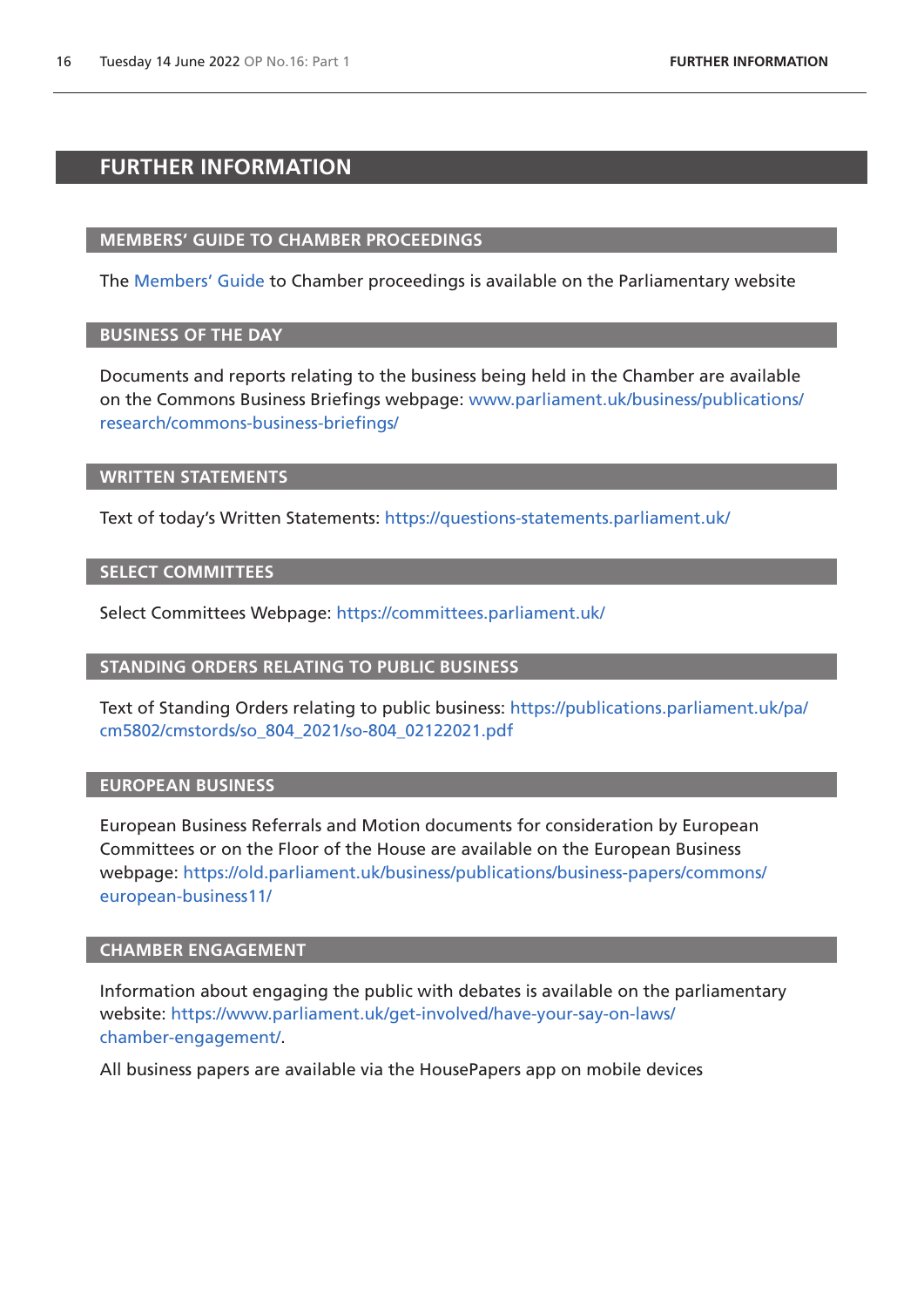<span id="page-16-0"></span>

# **Tuesday 14 June 2022** Order Paper No.16: Part 2

# **FUTURE BUSINESS**

# **A. CALENDAR OF BUSINESS**

Business in either Chamber may be changed, and further business added, up to the rising of the House on the day before it is to be taken, and is therefore provisional.

Government items of business in this section have nominally been set down for today, but are expected to be taken on the dates stated.

# **B. REMAINING ORDERS AND NOTICES**

Business in this section has not yet been scheduled for a specific date. It has been nominally set down for today but is not expected to be taken today.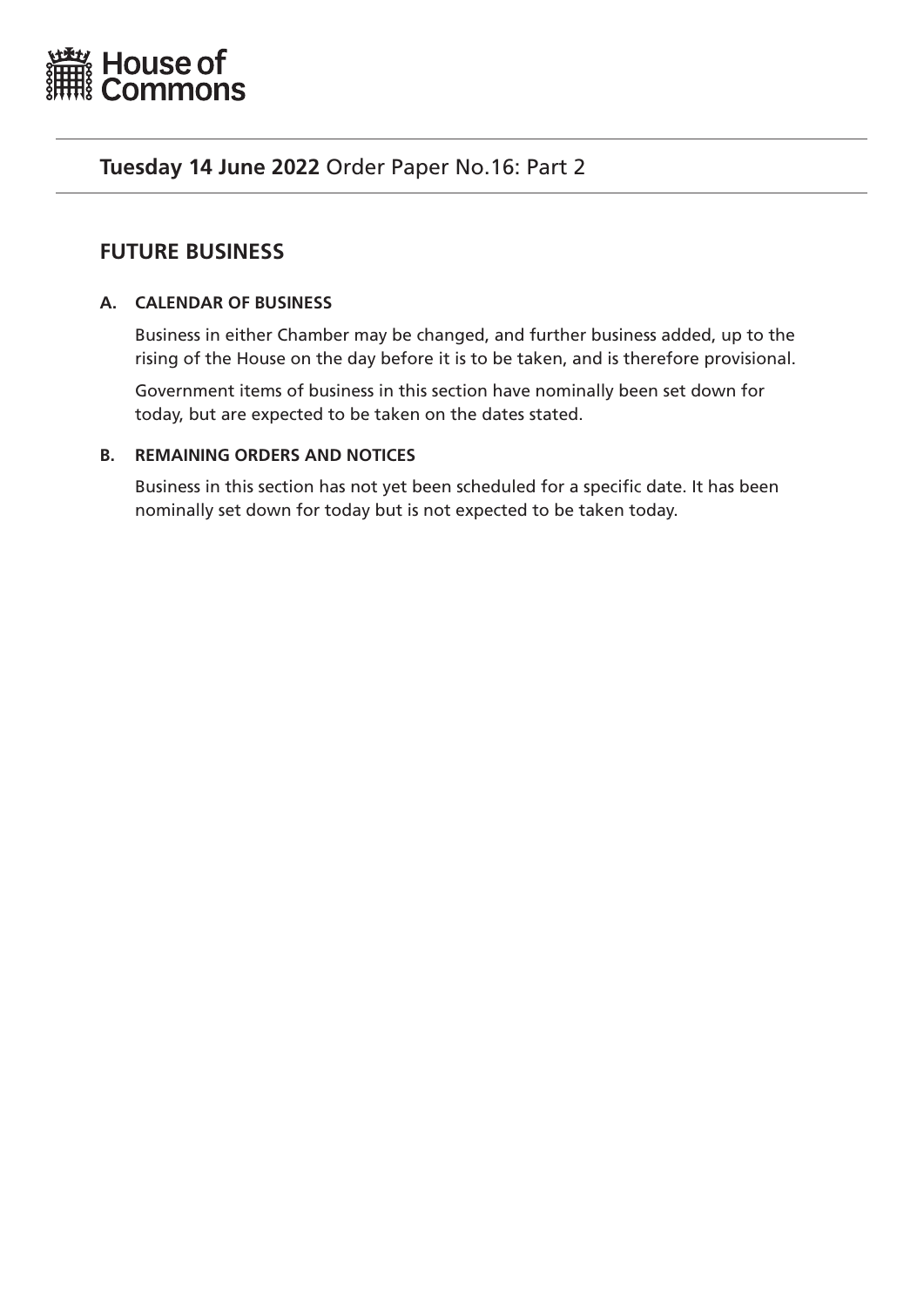# <span id="page-17-0"></span>**A. CALENDAR OF BUSINESS**

Business in either Chamber may be changed, and further business added, up to the rising of the House on the day before it is to be taken, and is therefore provisional.

## **WEDNESDAY 15 JUNE**

# **CHAMBER**

### **QUESTIONS**

- 11.30am **[Questions to the President of COP26](https://commonsbusiness.parliament.uk/document/57389/html#anchor-1)**
- **11.53am [Topical Questions to the President of COP26](https://commonsbusiness.parliament.uk/document/57389/html#anchor-2)**
- **12 noon [Questions to the Prime Minister](https://commonsbusiness.parliament.uk/document/57389/html#anchor-3)**

Afterwards

# **PRESENTATION OF BILLS**

**Presentation of ballot bill** 

**Stuart C McDonald** Details to be provided.

**Presentation of ballot bill** 

**Dan Jarvis** Details to be provided.

**Presentation of ballot bill** 

**Greg Smith** Details to be provided.

**Presentation of ballot bill** 

**Sir Mark Hendrick** Details to be provided.

**Presentation of ballot bill** 

**Dr Liam Fox** Details to be provided.

# **Presentation of ballot bill**

# **Bob Blackman**

Details to be provided.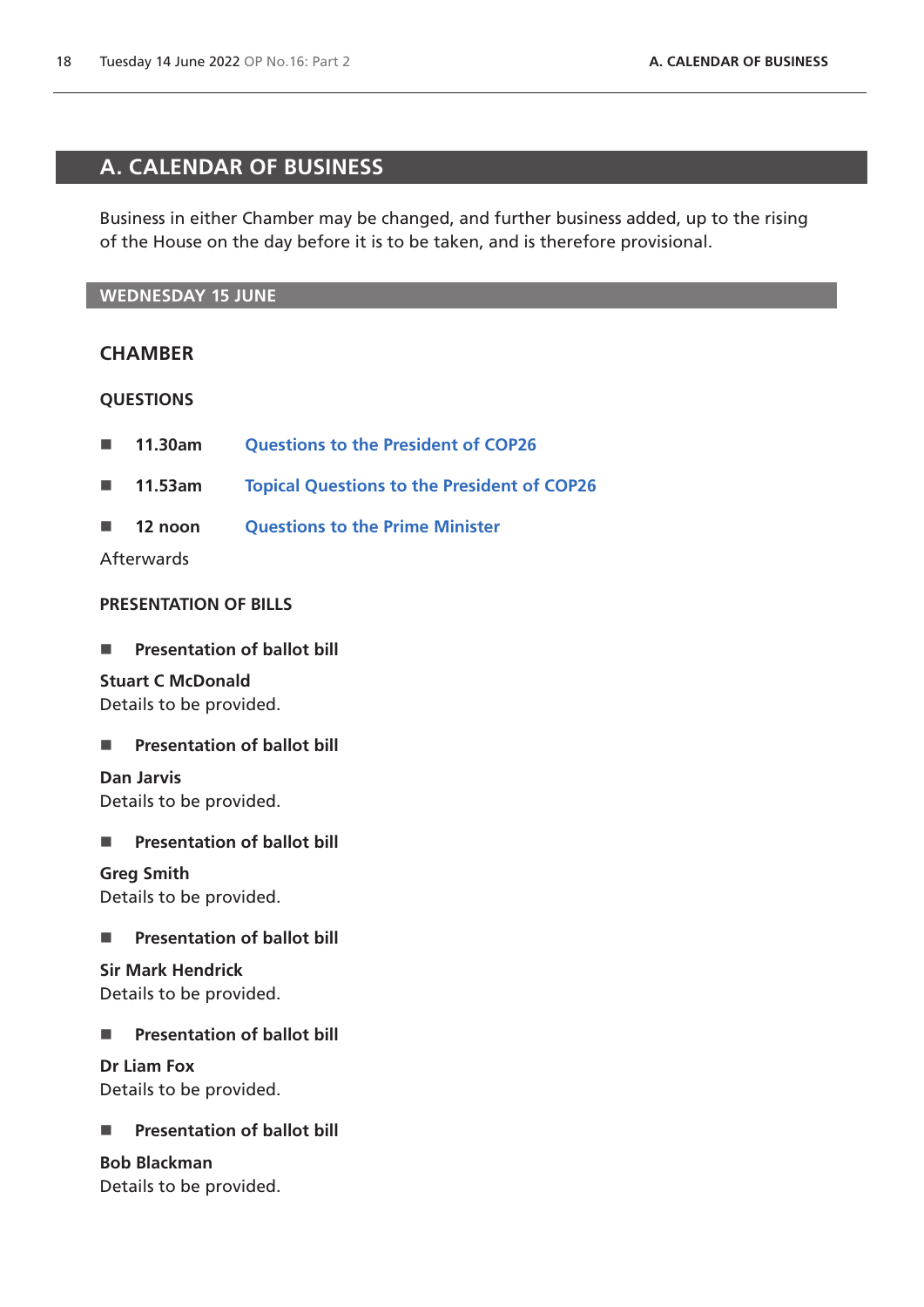**Presentation of ballot bill** 

**Greg Clark** Details to be provided.

**Presentation of ballot bill** 

**Dean Russell** Details to be provided.

**Presentation of ballot bill** 

**Yasmin Qureshi** Details to be provided.

**Presentation of ballot bill** 

**Wendy Chamberlain**

Details to be provided.

**Presentation of ballot bill** 

**Mark Jenkinson** Details to be provided.

**Terminal Illness (Support and Rights) Bill**

# **Alex Cunningham**

A Bill to require utility companies to provide financial support to customers with a terminal illness; to make provision about the employment rights of people with a terminal illness; and for connected purposes.

# **Animals (Low-Welfare Activities Abroad) Bill**

# **Henry Smith**

A Bill to prohibit the sale and advertising of activities abroad which involve low standards of welfare for animals.

# **Presentation of ballot bill**

**Claire Coutinho**

Details to be provided.

**Presentation of ballot bill** 

**Wera Hobhouse**

Details to be provided.

# ■ Online Sale of Goods (Safety) Bill

# **Ian Mearns**

A Bill to provide for the Secretary of State to make regulations about the safety of goods sold online; and for connected purposes.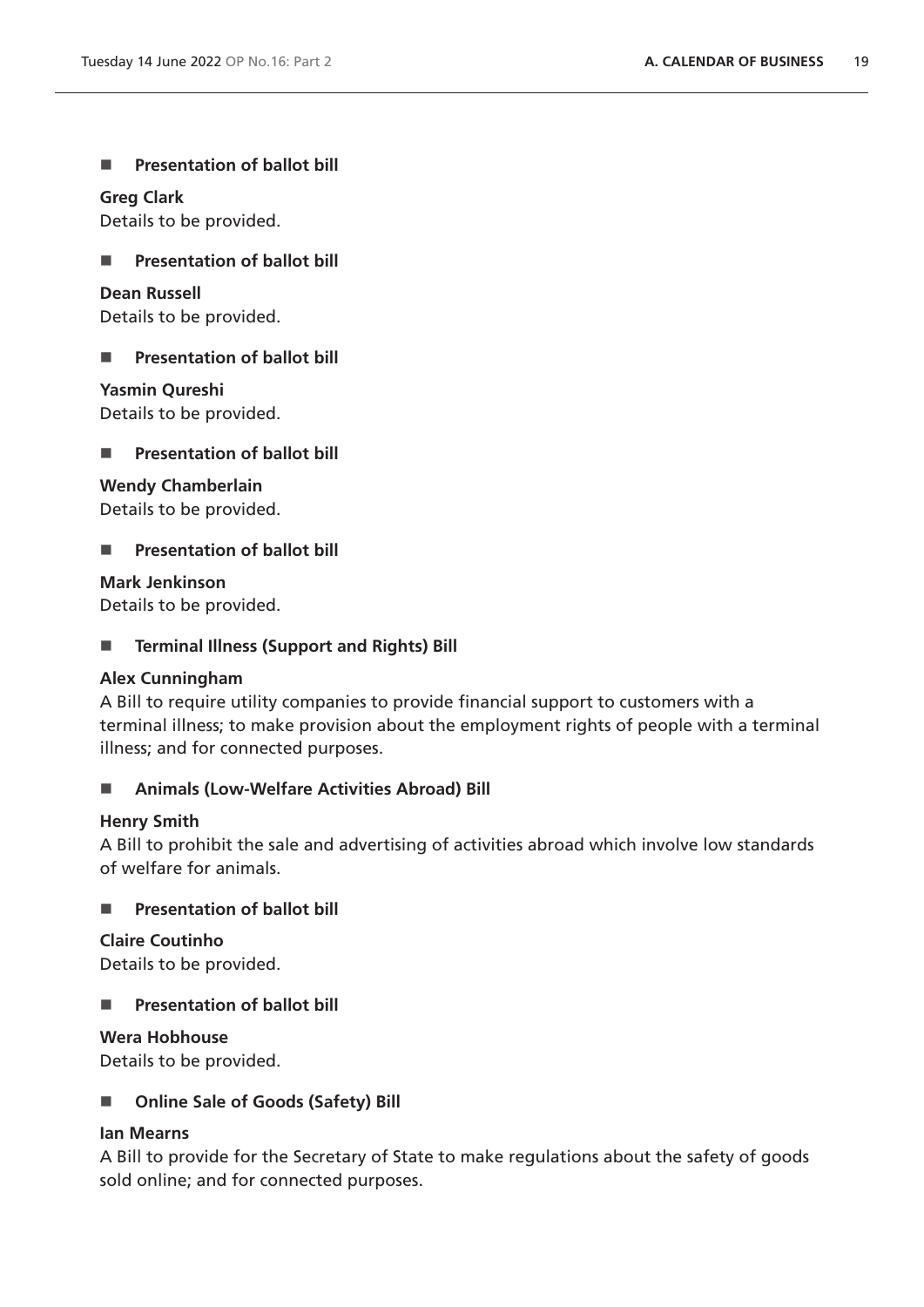# **Presentation of ballot bill**

## **Christina Rees**

Details to be provided.

# **Dyslexia Screening and Teacher Training Bill**

## **Matt Hancock**

A Bill to make provision for screening for dyslexia in primary schools; to make provision about teacher training relating to neurodivergent conditions; and for connected purposes.

# **Presentation of ballot bill**

**Sally-Ann Hart** Details to be provided.

# **Presentation of ballot bill**

**Stephen Metcalfe** Details to be provided.

# **[GENETIC TECHNOLOGY \(PRECISION BREEDING\) BILL](https://publications.parliament.uk/pa/bills/cbill/58-03/0011/220011.pdf): SECOND READING**

#### **Notes:**

Queen's consent to be signified on Third Reading

# **GENETIC TECHNOLOGY (PRECISION BREEDING) BILL: PROGRAMME**

## **Secretary George Eustice**

That the following provisions shall apply to the Genetic Technology (Precision Breeding) Bill:

### **Committal**

(1) The Bill shall be committed to a Public Bill Committee.

## **Proceedings in Public Bill Committee**

- (2) Proceedings in the Public Bill Committee shall (so far as not previously concluded) be brought to a conclusion on Tuesday 12 July 2022.
- (3) The Public Bill Committee shall have leave to sit twice on the first day on which it meets.

# **Consideration and Third Reading**

- (4) Proceedings on Consideration shall (so far as not previously concluded) be brought to a conclusion one hour before the moment of interruption on the day on which those proceedings are commenced.
- (5) Proceedings on Third Reading shall (so far as not previously concluded) be brought to a conclusion at the moment of interruption on that day.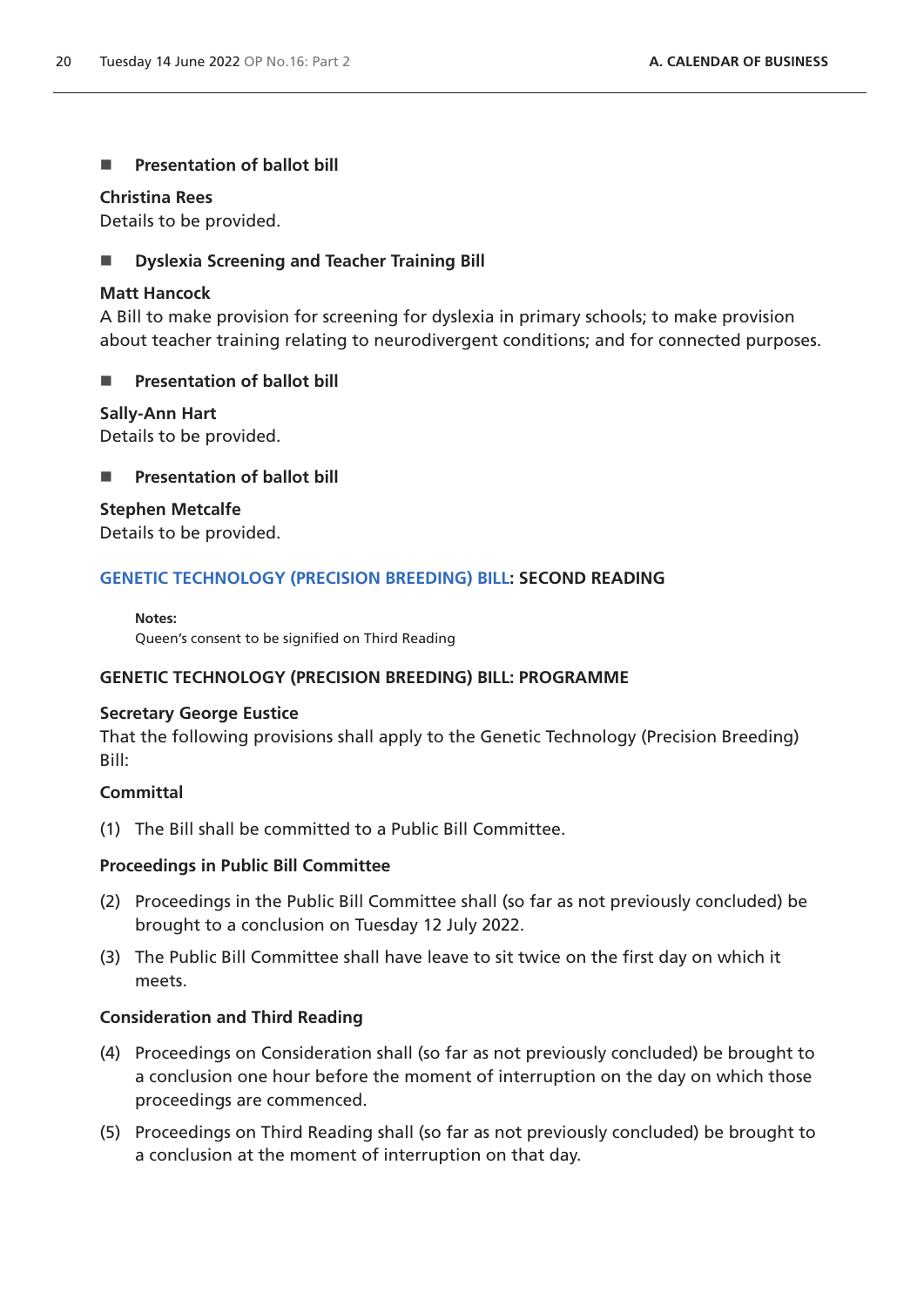(6) [Standing Order No. 83B](https://publications.parliament.uk/pa/cm5802/cmstords/so_804_2021/so-orders.html#so-83B) (Programming committees) shall not apply to proceedings on Consideration and Third Reading.

## **Other proceedings**

(7) Any other proceedings on the Bill may be programmed.

## **GENETIC TECHNOLOGY (PRECISION BREEDING) BILL: MONEY**

### **Lucy Frazer**

That, for the purposes of any Act resulting from the Genetic Technology (Precision Breeding) Bill, it is expedient to authorise the payment out of money provided by Parliament of:

(a) any expenditure incurred under or by virtue of the Act by the Secretary of State or the Food Standards Agency; and

(b) sums payable out of money so provided under any other Act.

**Notes:**

Queen's Recommendation signified.

## **ADJOURNMENT DEBATE**

Government policy on Syria: **Alison McGovern**

# **WESTMINSTER HALL**

- **9.30am** That this House has considered the work of the Council of Europe**: John Howell**
- **11.00am** That this House has considered sustainable food supply and cultured meat**: Sir Roger Gale**

#### **Notes:**

The sitting will be suspended from 11.30am to 2.30pm.

 **2.30pm** That this House has considered the use of fire and rehire tactics**: Mr Tanmanjeet Singh Dhesi**

#### **Relevant Documents:**

e-petition 575544, Ban fire and rehire employment tactics

- **4.00pm** That this House has considered peace, security and development in the Middle East and the role of the UN Relief and Works Agency**: Sarah Champion**
- **4.30pm** That this House has considered the potential merits of a universal basic income**: Angela Crawley**

**Notes:**

The debate at 4.30pm will last for up to an hour.

The sitting will be suspended and time added if divisions take place in the main Chamber [\(Standing Order](https://publications.parliament.uk/pa/cm5802/cmstords/so_804_2021/so-orders.html#so-10_3)  [No. 10\(3\)](https://publications.parliament.uk/pa/cm5802/cmstords/so_804_2021/so-orders.html#so-10_3)).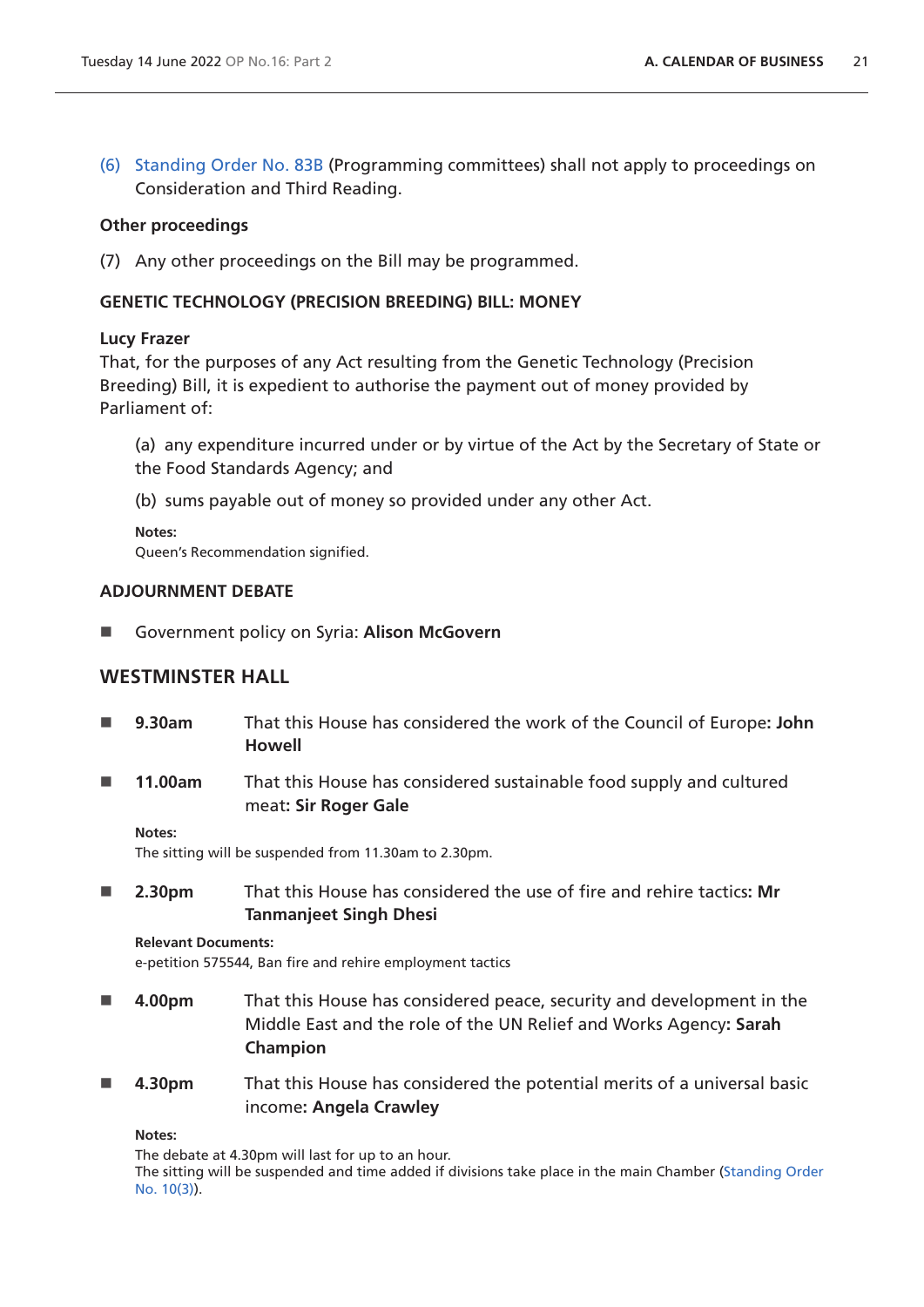## **THURSDAY 16 JUNE**

# **CHAMBER**

## **QUESTIONS**

- **9.30am [Questions to the Secretary of State for International Trade](https://commonsbusiness.parliament.uk/document/57389/html#anchor-5)**
- **10.15am [Topical Questions to the Secretary of State for International Trade](https://commonsbusiness.parliament.uk/document/57389/html#anchor-6)**

Afterwards

#### **BACKBENCH BUSINESS**

■ The fifth anniversary of the Grenfell Tower fire

### **Richard Burgon**

That this House has considered the fifth anniversary of the Grenfell Tower fire.

#### **Relevant Documents:**

Seventh Report of the Housing, Communities and Local Government Committee, Session 2019-21, Cladding Remediation – Follow-up, [HC 1249,](https://committees.parliament.uk/publications/5702/documents/56234/default/) and Seventh Report of the Levelling Up, Housing and Communities Committee, Session 2021-22, Building Safety: Remediation and Funding, [HC 1063;](https://committees.parliament.uk/publications/9244/documents/159998/default/) and the joint Government response, Session 2022-23, [CP 863](https://www.gov.uk/government/publications/building-safety-remediation-and-funding-government-response-to-the-select-committee-reports/building-safety-remediation-and-funding-government-response-to-the-select-committee-reports)

#### **Abuse of short-term letting and the sharing economy**

#### **Nickie Aiken**

That this House has considered abuse of short-term letting and the sharing economy.

#### **Notes:**

The subjects for these debates were determined by the Backbench Business Committee.

### **ADJOURNMENT DEBATE**

Professional medical indemnity insurance: **Sir Paul Beresford**

# **WESTMINSTER HALL**

- **1.30pm** That this House has considered the future of low-carbon off-gas grid home and business heating**: Mr David Jones**
- **3.00pm** That this House has considered Infant Mental Health Week 2022**: Andrea Leadsom**

#### **Notes:**

The subjects for these debates were determined by the Backbench Business Committee. The sitting will be suspended and time added if divisions take place in the main Chamber [\(Standing Order](https://publications.parliament.uk/pa/cm5802/cmstords/so_804_2021/so-orders.html#so-10_3)  [No. 10\(3\)](https://publications.parliament.uk/pa/cm5802/cmstords/so_804_2021/so-orders.html#so-10_3)).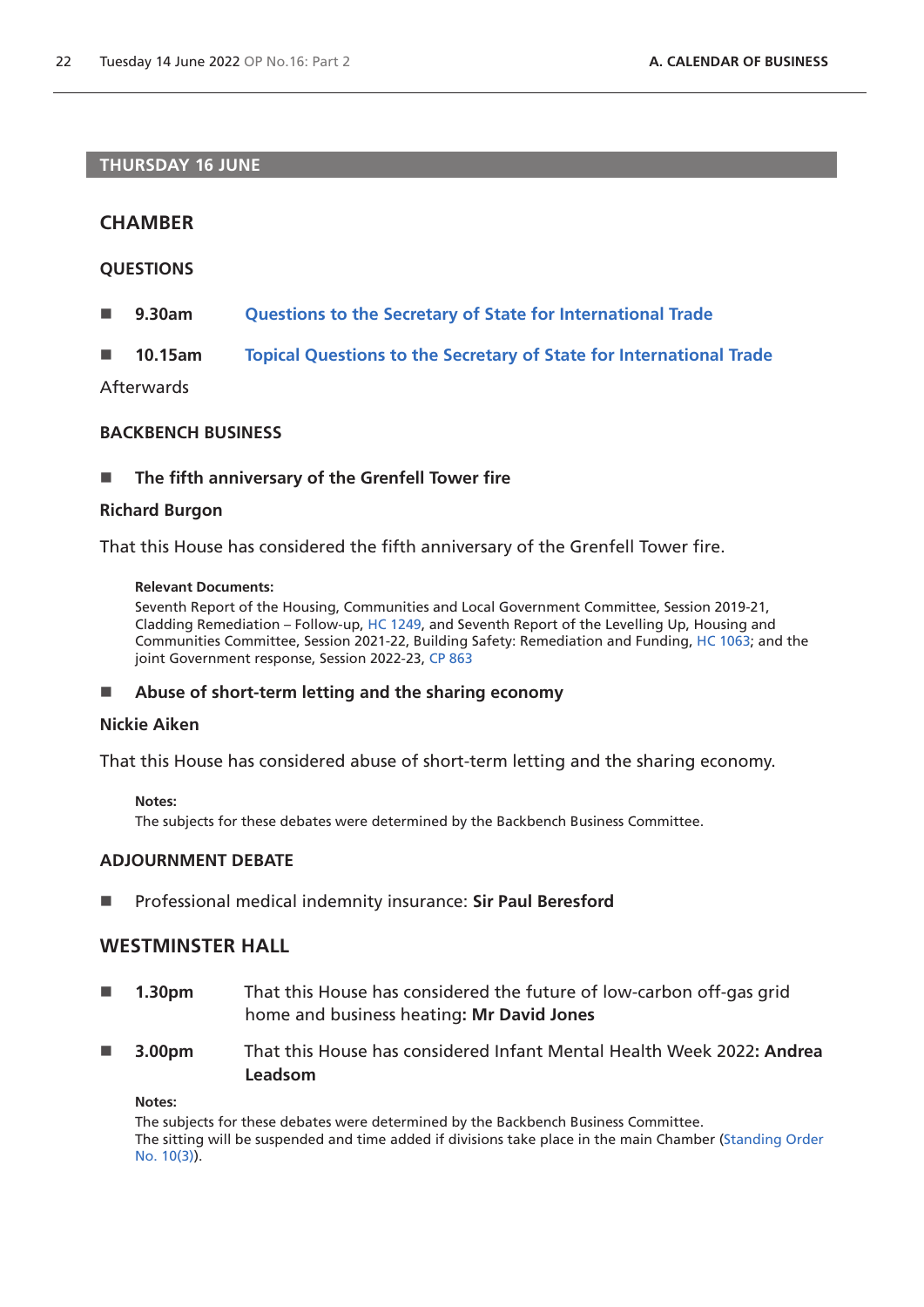## **MONDAY 20 JUNE**

# **CHAMBER**

## **QUESTIONS**

- **2.30pm Questions to the Secretary of State for the Home Department**
- **3.15pm Topical Questions to the Secretary of State for the Home Department**

Afterwards

## **SECOND READING OF A BILL**

#### **ADJOURNMENT DEBATE**

■ Illegal off-road biking in Islwyn: **Chris Evans** 

# **WESTMINSTER HALL**

 **4.30pm** That this House has considered e-petition [593775](https://petition.parliament.uk/petitions/593775), relating to the use of cages for farmed animals: **Matt Vickers, on behalf of the Petitions Committee**

**Notes:**

The subject for this debate was determined by the Petitions Committee. The sitting will last for up to three hours. The sitting will be suspended and time added if divisions take place in the main Chamber [\(Standing Order No. 10\(3\)](https://publications.parliament.uk/pa/cm5802/cmstords/so_804_2021/so-orders.html#so-10_3)).

### **TUESDAY 21 JUNE**

# **CHAMBER**

### **QUESTIONS**

- **11.30am Questions to the Secretary of State for Foreign, Commonwealth and Development Affairs**
- **12.15pm Topical Questions to the Secretary of State for Foreign, Commonwealth and Development Affairs**

## **Afterwards**

### **OPPOSITION DAY (3RD ALLOTTED DAY): SUBJECT TO BE ANNOUNCED**

#### **Notes:**

The selection of the matter to be debated will be made by the Leader of the Opposition.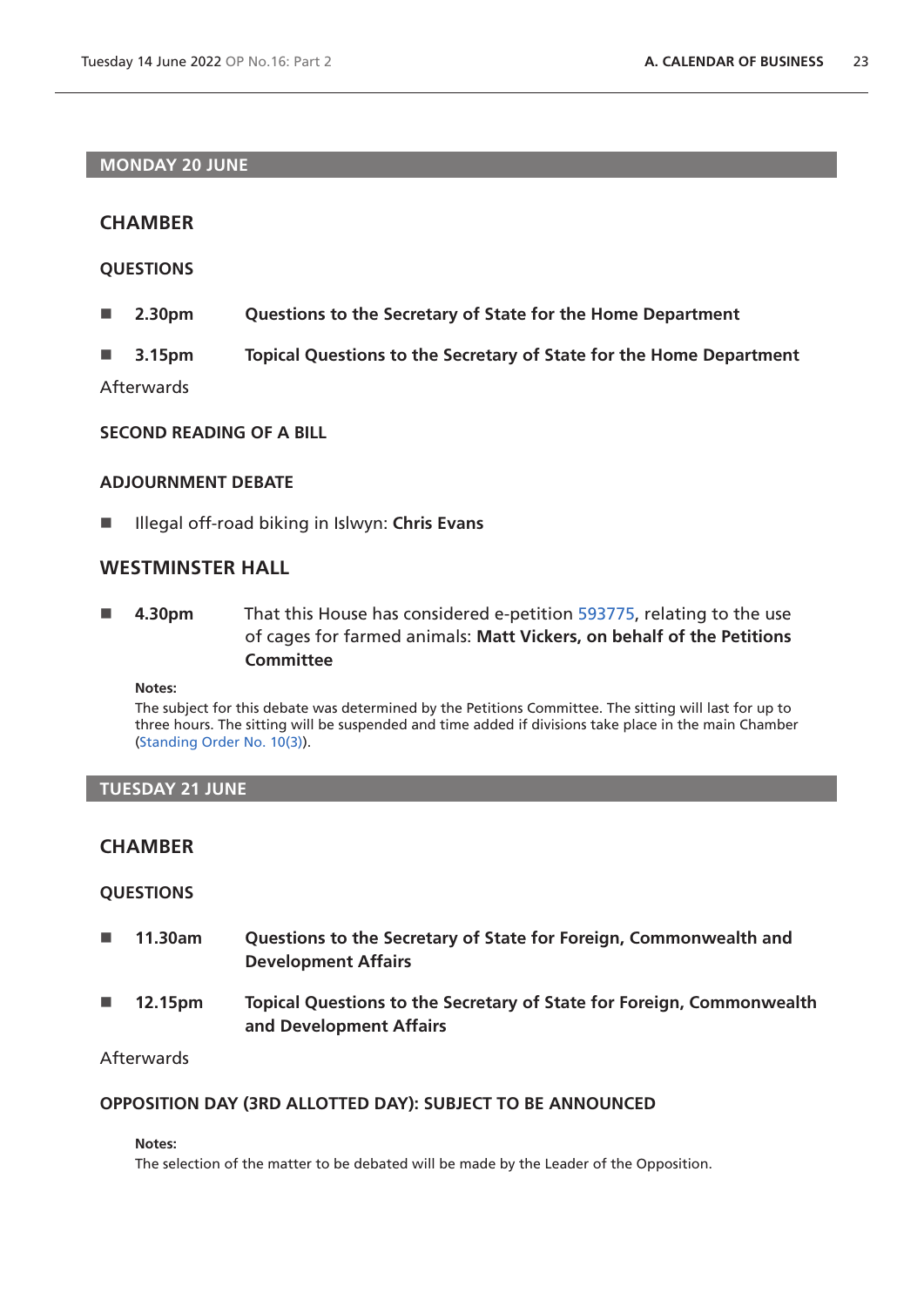## **WESTMINSTER HALL**

 **9.30am** That this House has considered World Press Freedom Day 2022: **Damian Collins [R]**

**Notes:**

The Chairman of Ways and Means appointed this debate on the recommendation of the Backbench Business Committee.

## **WEDNESDAY 22 JUNE**

## **CHAMBER**

## **QUESTIONS**

- **11.30am Questions to the Secretary of State for Northern Ireland**
- **12 noon Questions to the Prime Minister**

## **THURSDAY 23 JUNE**

#### **CHAMBER**

### **QUESTIONS**

 **9.30am Questions to the Secretary of State for Environment, Food and Rural Affairs 10.00am Topical Questions to the Secretary of State for Environment, Food and Rural Affairs** ■ 10.10am Questions to Church Commissioners, House of Commons Commission, **Parliamentary Works Sponsor Body, Public Accounts Commission and** 

**Speaker's Committee on the Electoral Commission**

## **MONDAY 27 JUNE**

### **CHAMBER**

## **QUESTIONS**

 **2.30pm Questions to the Secretary of State for Levelling Up, Housing and Communities**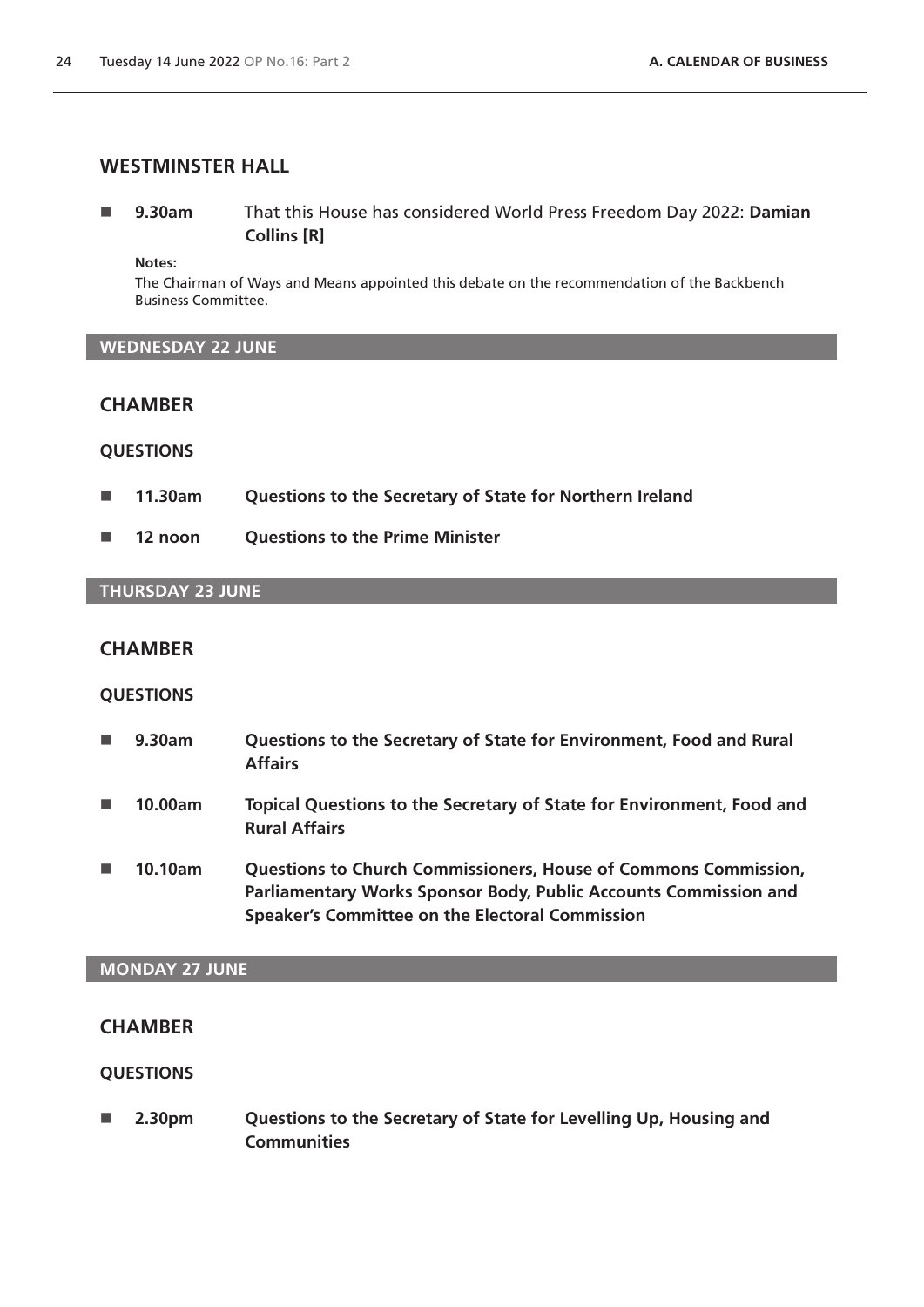# **3.15pm Topical Questions to the Secretary of State for Levelling Up, Housing and Communities**

# **WESTMINSTER HALL**

 **4.30pm** That this House has considered e-petition [597715](https://petition.parliament.uk/petitions/597715), relating to the school week: **Catherine McKinnell, on behalf of the Petitions Committee**

#### **Notes:**

The subject for this debate was determined by the Petitions Committee. The sitting will last for up to three hours. The sitting will be suspended and time added if divisions take place in the main Chamber [\(Standing Order No. 10\(3\)](https://publications.parliament.uk/pa/cm5802/cmstords/so_804_2021/so-orders.html#so-10_3)).

#### **TUESDAY 28 JUNE**

# **CHAMBER**

### **QUESTIONS**

- **11.30am Questions to the Chancellor of the Exchequer**
- **12.15pm Topical Questions to the Chancellor of the Exchequer**

## **WEDNESDAY 29 JUNE**

# **CHAMBER**

### **QUESTIONS**

- **11.30am Questions to the Secretary of State for Scotland**
- **12 noon Questions to the Prime Minister**

### **THURSDAY 30 JUNE**

## **CHAMBER**

- **9.30am Questions to the Secretary of State for Transport**
- **10.15am Topical Questions to the Secretary of State for Transport**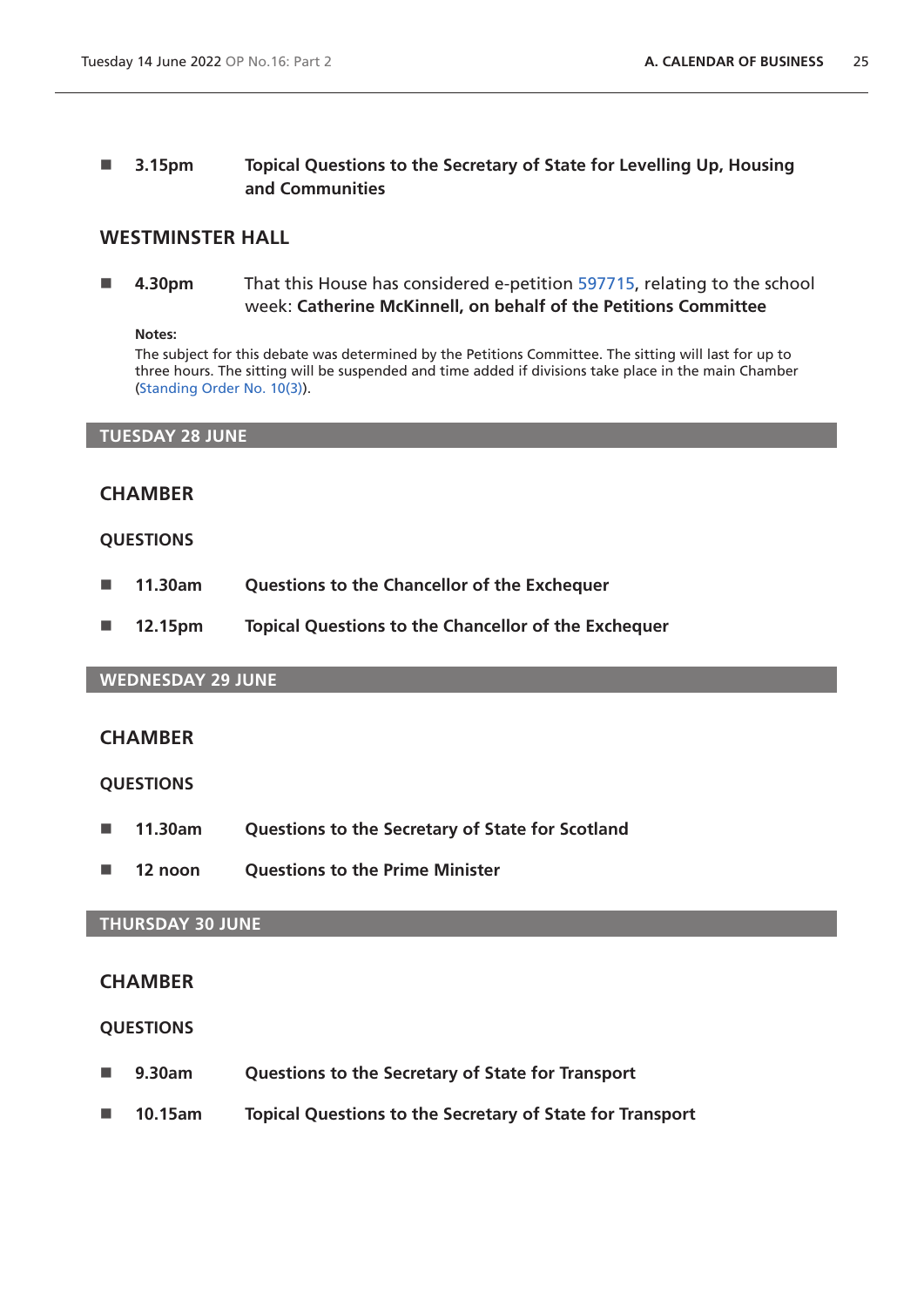## **MONDAY 4 JULY**

## **CHAMBER**

### **QUESTIONS**

- **2.30pm Questions to the Secretary of State for Education**
- **3.15pm Topical Questions to the Secretary of State for Education**

#### **TUESDAY 5 JULY**

## **CHAMBER**

#### **QUESTIONS**

- **11.30am Questions to the Secretary of State for Justice**
- **12.15pm Topical Questions to the Secretary of State for Justice**

# **WEDNESDAY 6 JULY**

## **CHAMBER**

## **QUESTIONS**

- **11.30am Questions to the Secretary of State for Wales**
- **12 noon Questions to the Prime Minister**

# **THURSDAY 7 JULY**

#### **CHAMBER**

- **9.30am Questions to the Secretary of State for Digital, Culture, Media and Sport**
- **10.00am Topical Questions to the Secretary of State for Digital, Culture, Media and Sport**
- **10.10am Questions to the Attorney General**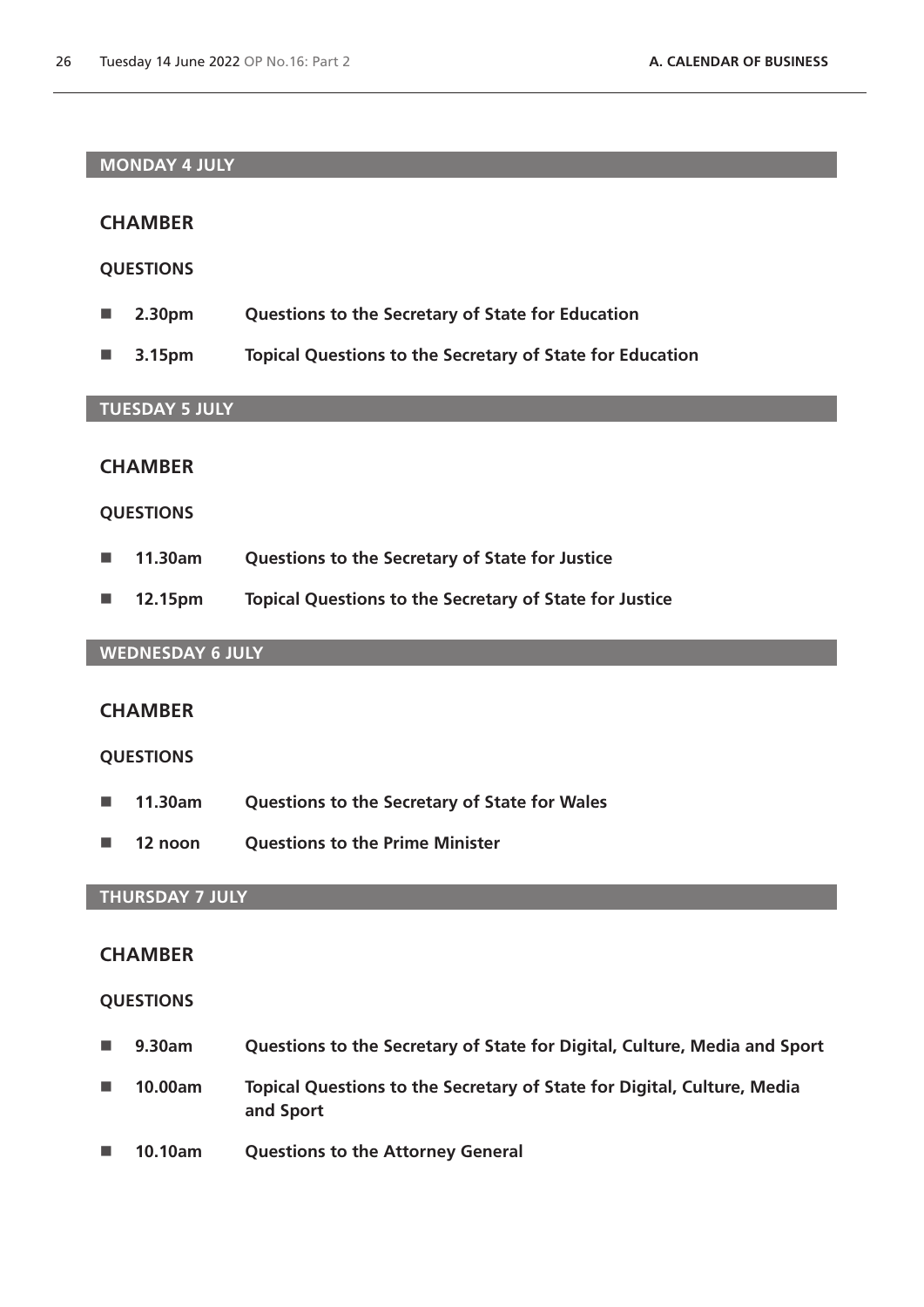## **MONDAY 11 JULY**

# **CHAMBER**

## **QUESTIONS**

- **2.30pm Questions to the Secretary of State for Work and Pensions**
- **3.15pm Topical Questions to the Secretary of State for Work and Pensions**

# **TUESDAY 12 JULY**

# **CHAMBER**

### **QUESTIONS**

- **11.30am Questions to the Secretary of State for Business, Energy and Industrial Strategy**
- **12.15pm Topical Questions to the Secretary of State for Business, Energy and Industrial Strategy**

## **WEDNESDAY 13 JULY**

# **CHAMBER**

## **QUESTIONS**

- **11.30am Questions to the Minister for Women and Equalities**
- **11.53am Topical Questions to the Minister for Women and Equalities**
- **12 noon Questions to the Prime Minister**

## **THURSDAY 14 JULY**

## **CHAMBER**

- 9.30am **Ouestions to the Minister for the Cabinet Office**
- **10.15am Topical Questions to the Minister for the Cabinet Office**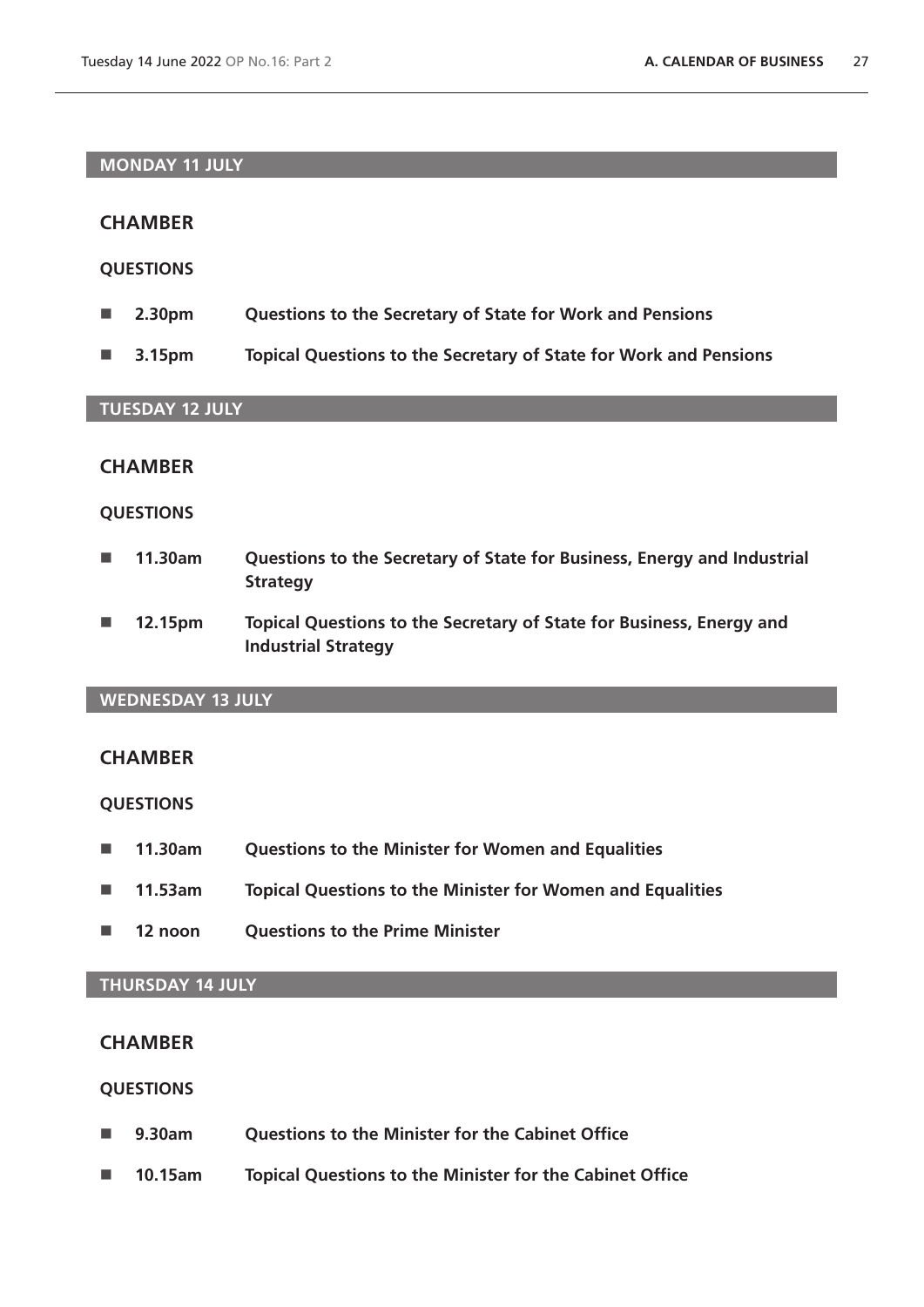# <span id="page-27-0"></span>**B. REMAINING ORDERS AND NOTICES**

Business in this section has not yet been scheduled for a specific date. It has therefore been set down formally to be taken in the Chamber today but is not expected to be taken today.

## **1. ELECTRONIC INFORMATION**

### **Secretary Kwasi Kwarteng**

That the draft [Internal Markets Information System Regulation \(Amendment etc.\)](https://www.legislation.gov.uk/ukdsi/2021/9780348226126/pdfs/ukdsi_9780348226126_en.pdf)  [Regulations 2021](https://www.legislation.gov.uk/ukdsi/2021/9780348226126/pdfs/ukdsi_9780348226126_en.pdf), which were laid before this House on 20 July 2021 in the last Session of Parliament, be approved.

### **2. EXITING THE EUROPEAN UNION (CUSTOMS)**

### **Secretary George Eustice**

That the draft [International Waste Shipments \(Amendment\) \(EU Exit\) Regulations](https://www.legislation.gov.uk/ukdsi/2021/9780348217650/pdfs/ukdsi_9780348217650_en.pdf)  [2021,](https://www.legislation.gov.uk/ukdsi/2021/9780348217650/pdfs/ukdsi_9780348217650_en.pdf) which were laid before this House on 17 December 2020 in a previous Session of Parliament, be approved.

### **3. AGRICULTURE**

### **Secretary George Eustice**

That the draft [Import of Animals and Animal Products and Approved Countries](https://www.legislation.gov.uk/ukdsi/2022/9780348234282/pdfs/ukdsi_9780348234282_en.pdf)  [\(Amendment\) Regulations 2022,](https://www.legislation.gov.uk/ukdsi/2022/9780348234282/pdfs/ukdsi_9780348234282_en.pdf) which were laid before this House on 30 March in the last Session of Parliament, be approved.

## **4. CONSTRUCTION**

### **Secretary Kwasi Kwarteng**

That the draft [Construction Contracts \(England\) Exclusion Order 2022](https://www.legislation.gov.uk/ukdsi/2022/9780348235043/pdfs/ukdsi_9780348235043_en.pdf), which was laid before this House on 11 May, be approved.

### **5. ELECTRICITY**

### **Secretary Kwasi Kwarteng**

That the draft [Contracts for Difference \(Allocation\) and Electricity Market Reform](https://www.legislation.gov.uk/ukdsi/2022/9780348234947/pdfs/ukdsi_9780348234947_en.pdf)  [\(General\) \(Amendment\) Regulations 2022,](https://www.legislation.gov.uk/ukdsi/2022/9780348234947/pdfs/ukdsi_9780348234947_en.pdf) which were laid before this House on 11 May, be approved.

### **6. [HIGH SPEED RAIL \(CREWE - MANCHESTER\) BILL](https://publications.parliament.uk/pa/bills/cbill/58-03/0005/220005.pdf): SECOND READING**

### **Notes**

Queen's and Prince of Wales' consent to be signified on Third Reading.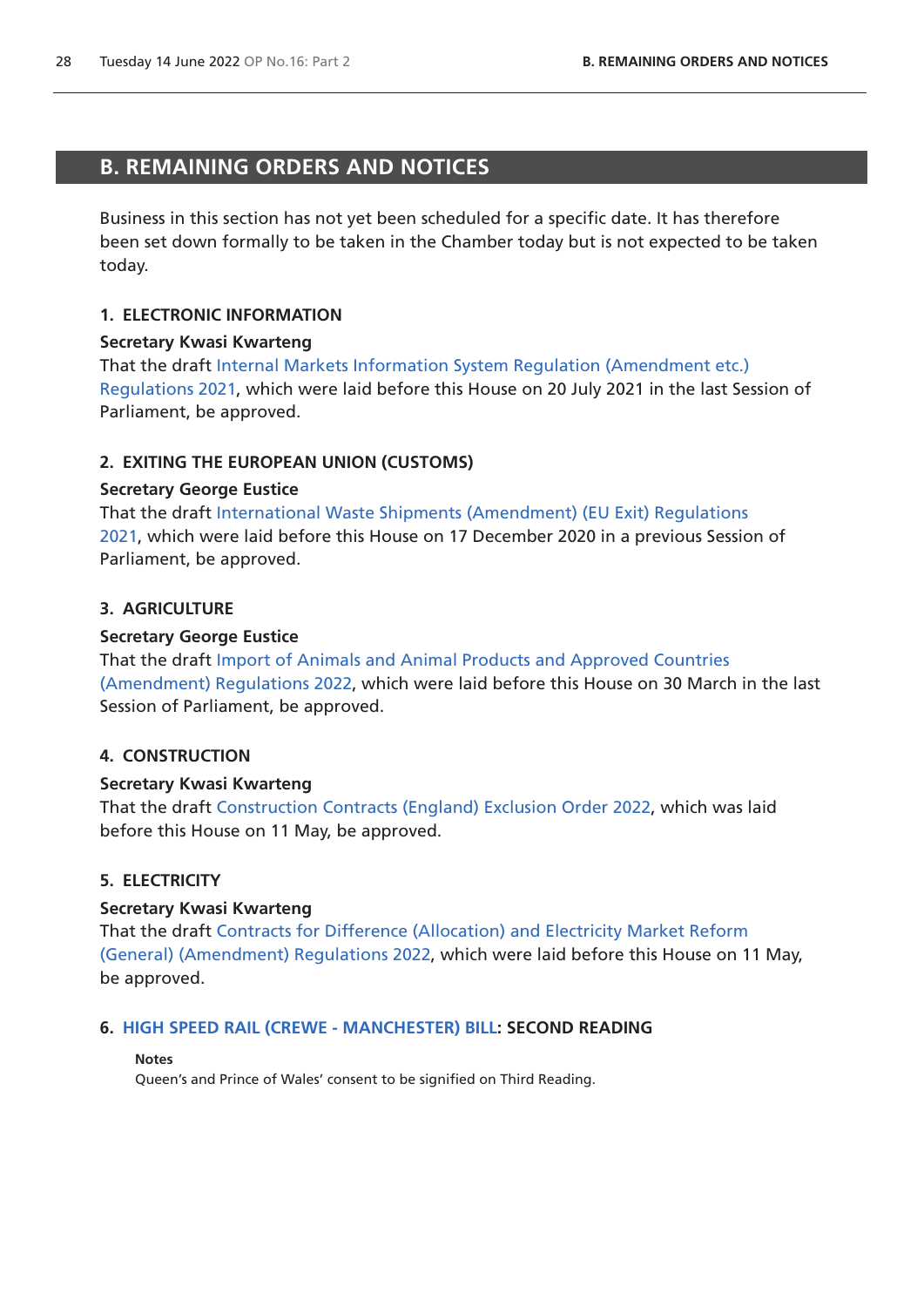### **7. [TRADE \(AUSTRALIA AND NEW ZEALAND\) BILL:](https://publications.parliament.uk/pa/bills/cbill/58-03/0009/220009.pdf) SECOND READING**

#### **8. ROAD TRAFFIC**

#### **Secretary Grant Shapps**

That the draft [Motor Vehicles \(International Circulation\) \(Amendment\) Order 2022,](https://www.legislation.gov.uk/ukdsi/2022/9780348235128/pdfs/ukdsi_9780348235128_en.pdf) which was laid before this House on 11 May, be approved.

### **9. NATIONAL HEALTH SERVICE**

#### **Edward Argar**

That the draft [National Health Service \(Integrated Care Boards: Exceptions to Core](https://www.legislation.gov.uk/ukdsi/2022/9780348235166/pdfs/ukdsi_9780348235166_en.pdf)  [Responsibility\) Regulations 2022](https://www.legislation.gov.uk/ukdsi/2022/9780348235166/pdfs/ukdsi_9780348235166_en.pdf), which were laid before this House on 11 May, be approved.

#### **10. PREVENTION AND SUPPRESSION OF TERRORISM**

#### **Secretary Priti Patel**

That the draft [Police, Crime, Sentencing and Courts Act 2022 \(Consequential Provision\)](https://www.legislation.gov.uk/ukdsi/2022/9780348235012/pdfs/ukdsi_9780348235012_en.pdf)  [Regulations 2022](https://www.legislation.gov.uk/ukdsi/2022/9780348235012/pdfs/ukdsi_9780348235012_en.pdf), which were laid before this House on 11 May, be approved.

## **11. ENERGY**

#### **Kemi Badenoch**

That the draft [Smoke and Carbon Monoxide Alarm \(Amendment\) Regulations 2022,](https://www.legislation.gov.uk/ukdsi/2022/9780348234978/pdfs/ukdsi_9780348234978_en.pdf) which were laid before this House on 11 May, be approved.

#### **12. [ANIMAL WELFARE \(KEPT ANIMALS\) BILL](https://publications.parliament.uk/pa/bills/cbill/58-03/0002/220002.pdf): REMAINING STAGES**

#### **Notes:**

For amendments, see separate paper (also available on the [documents webpage](https://bills.parliament.uk/bills/2880/publications) for the Bill). Queen's consent to be signified on Third Reading. Proceedings on Consideration shall (so far as not previously concluded) be brought to a conclusion one hour before the moment of interruption on the day on which those proceedings are commenced. Proceedings on Third Reading shall (so far as not previously concluded) be brought to a conclusion at the moment of interruption on that day. ([Order of 25 October](https://commonsbusiness.parliament.uk/document/50975/pdf)  [2021](https://commonsbusiness.parliament.uk/document/50975/pdf)).

The Scottish Parliament has approved a Legislative Consent Resolution relating to this Bill. Copies of the Resolution are available in the Vote Office (also available on the [documents webpage](https://bills.parliament.uk/bills/2880/publications) for the Bill).

#### **13. REGULATORY REFORM**

#### **Secretary Grant Shapps**

That the draft [Legislative Reform \(Provision of Information etc. Relating to Disabilities\)](https://www.legislation.gov.uk/ukdsi/2022/9780348235203/pdfs/ukdsi_9780348235203_en.pdf)  [Order 2022,](https://www.legislation.gov.uk/ukdsi/2022/9780348235203/pdfs/ukdsi_9780348235203_en.pdf) which was laid before this House on 12 May, be approved.

#### **Notes:**

A 40-day period must elapse before the motion to approve this draft order can be moved in the House.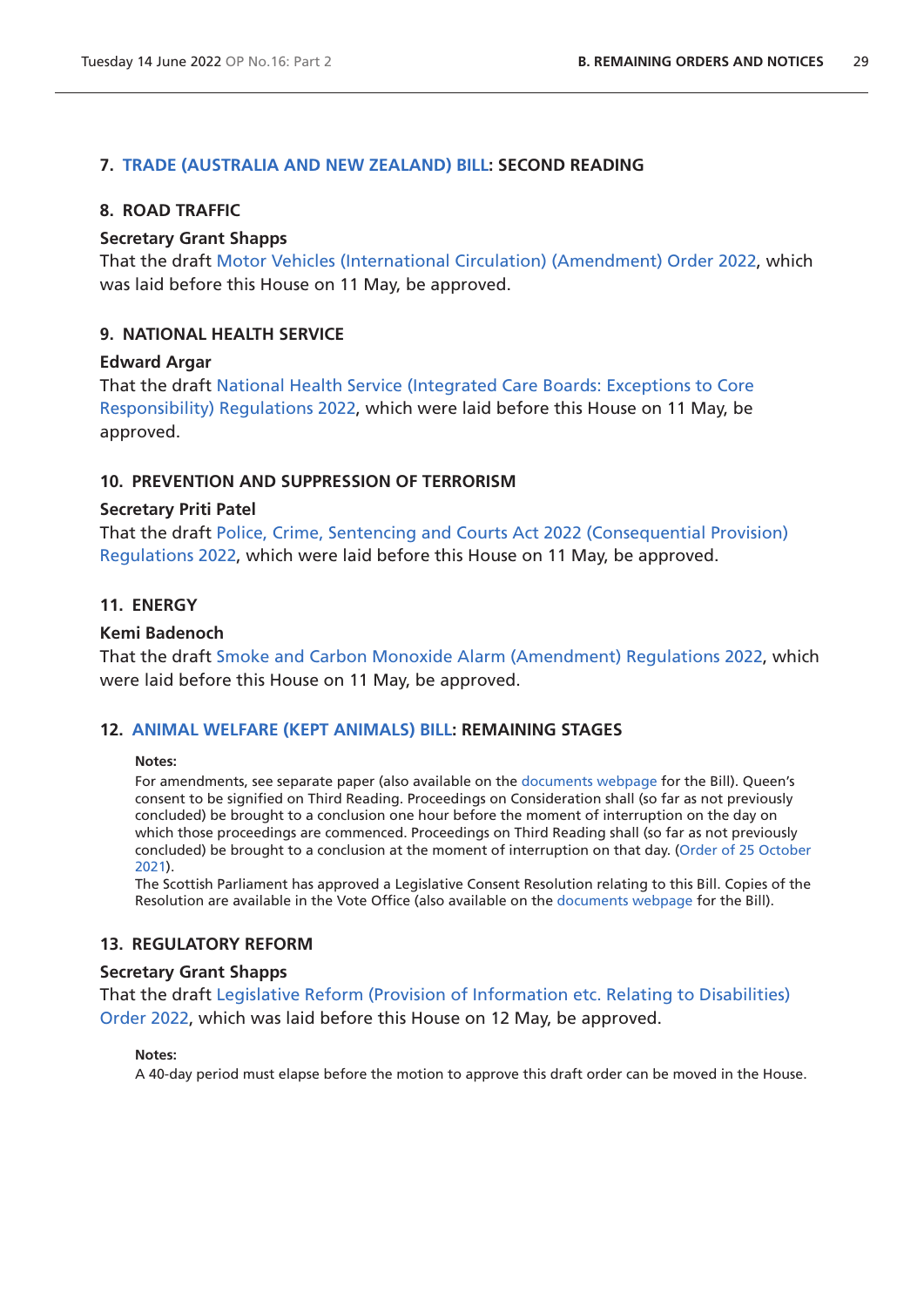## **14. HOVERCRAFT**

## **Secretary Grant Shapps**

That the draft [Hovercraft \(Application of Enactments\) and Merchant Shipping \(Prevention](https://www.legislation.gov.uk/ukdsi/2022/9780348235067/pdfs/ukdsi_9780348235067_en.pdf)  [of Pollution\) \(Law of the Sea Convention\) Amendment Order 2022,](https://www.legislation.gov.uk/ukdsi/2022/9780348235067/pdfs/ukdsi_9780348235067_en.pdf) which was laid before this House on 12 May, be approved.

# **15. ELECTRICITY**

## **Secretary Kwasi Kwarteng**

That the draft [Warm Home Discount \(England and Wales\) Regulations 2022](https://www.legislation.gov.uk/ukdsi/2022/9780348235173/pdfs/ukdsi_9780348235173_en.pdf), which were laid before this House on 12 May, be approved.

# **16. ANIMALS**

## **Secretary George Eustice**

That the draft [Animal Welfare \(Miscellaneous Amendments\) Regulations 2022](https://www.legislation.gov.uk/ukdsi/2022/9780348235340/pdfs/ukdsi_9780348235340_en.pdf), which were laid before this House on 19 May, be approved.

## **17. HEALTH AND PERSONAL SOCIAL SERVICES**

### **Secretary Brandon Lewis**

That the [Abortion \(Northern Ireland\) Regulations 2022](https://www.legislation.gov.uk/uksi/2022/554/pdfs/uksi_20220554_en.pdf) (SI, 2022, No. 554), a copy of which was laid before this House on 19 May, be approved.

**Notes:**

The instrument has not yet been considered by the Joint Committee on Statutory Instruments.

### **18. MODERN SLAVERY**

### **Secretary Priti Patel**

That the draft [Slavery and Human Trafficking \(Definition of Victim\) Regulations 2022](https://www.legislation.gov.uk/ukdsi/2022/9780348235463/pdfs/ukdsi_9780348235463_en.pdf), which were laid before this House on 23 May, be approved.

# **19. LOCAL GOVERNMENT**

### **Kemi Badenoch**

That the draft [Local Government \(Exclusion of Non-commercial Considerations\) \(England\)](https://www.legislation.gov.uk/ukdsi/2022/9780348235500/pdfs/ukdsi_9780348235500_en.pdf)  [Order 2022,](https://www.legislation.gov.uk/ukdsi/2022/9780348235500/pdfs/ukdsi_9780348235500_en.pdf) which was laid before this House on 25 May, be approved.

### **Notes:**

The instrument has not yet been considered by the Joint Committee on Statutory Instruments.

# **20. LOCAL GOVERNMENT**

### **Kemi Badenoch**

That the draft [Local Authority and Combined Authority Elections \(Nomination of](https://www.legislation.gov.uk/ukdsi/2022/9780348235708/pdfs/ukdsi_9780348235708_en.pdf)  [Candidates\) \(Amendment\) \(England\) Regulations 2022](https://www.legislation.gov.uk/ukdsi/2022/9780348235708/pdfs/ukdsi_9780348235708_en.pdf), which were laid before this House on 6 June, be approved.

### **Notes:**

The instrument has not yet been considered by the Joint Committee on Statutory Instruments.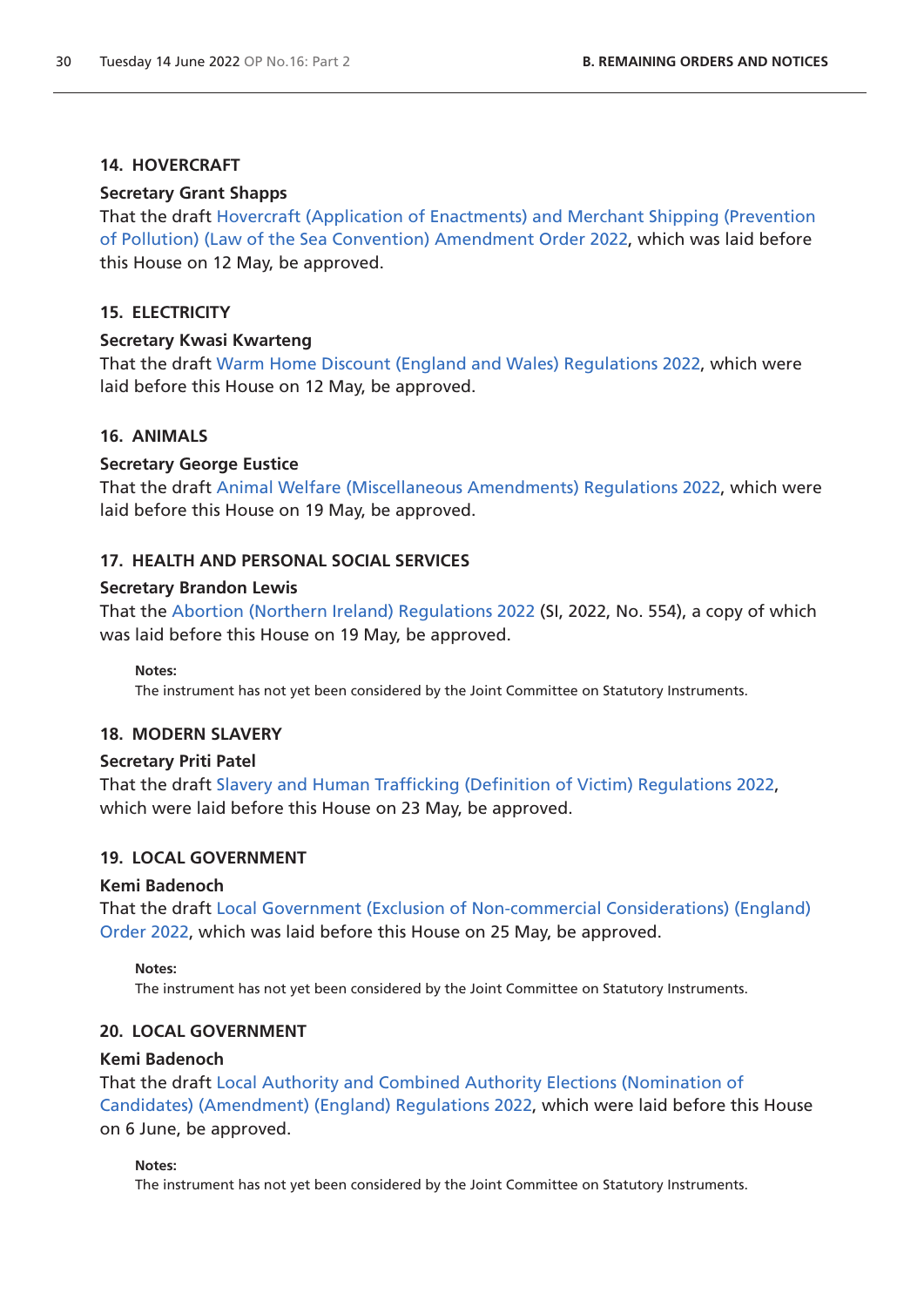## **21. PENSIONS**

## **Guy Opperman**

That the draft [Occupational Pension Schemes \(Governance and Registration\) \(Amendment\)](https://www.legislation.gov.uk/ukdsi/2022/9780348235777/pdfs/ukdsi_9780348235777_en.pdf)  [Regulations 2022](https://www.legislation.gov.uk/ukdsi/2022/9780348235777/pdfs/ukdsi_9780348235777_en.pdf), which were laid before this House on 6 June, be approved.

#### **Notes:**

The instrument has not yet been considered by the Joint Committee on Statutory Instruments.

## **22. PLANT HEALTH**

### **Secretary George Eustice**

That the draft [Plant Health etc. \(Miscellaneous Fees\) \(Amendment\) \(England\) Regulations](https://www.legislation.gov.uk/ukdsi/2022/9780348235821/pdfs/ukdsi_9780348235821_en.pdf)  [2022,](https://www.legislation.gov.uk/ukdsi/2022/9780348235821/pdfs/ukdsi_9780348235821_en.pdf) which were laid before this House on 6 June, be approved.

#### **Notes:**

The instrument has not yet been considered by the Joint Committee on Statutory Instruments.

## **23. BUILDING AND BUILDINGS**

## **Stuart Andrew**

That the draft [Building Safety \(Leaseholder Protections\) \(Information etc.\) \(England\)](https://www.legislation.gov.uk/ukdsi/2022/9780348235791/pdfs/ukdsi_9780348235791_en.pdf)  [Regulations 2022](https://www.legislation.gov.uk/ukdsi/2022/9780348235791/pdfs/ukdsi_9780348235791_en.pdf), which were laid before this House on 7 June, be approved.

#### **Notes:**

The instrument has not yet been considered by the Joint Committee on Statutory Instruments.

# **24. AGRICULTURE**

### **Secretary George Eustice**

That the draft [Common Agricultural Policy \(Cross-Compliance Exemptions and Transitional](https://www.legislation.gov.uk/ukdsi/2022/9780348235951/pdfs/ukdsi_9780348235951_en.pdf)  [Regulation\) \(Amendment\) \(EU Exit\) Regulations 2022](https://www.legislation.gov.uk/ukdsi/2022/9780348235951/pdfs/ukdsi_9780348235951_en.pdf), which were laid before this House on 7 June, be approved.

#### **Notes:**

The instrument has not yet been considered by the Joint Committee on Statutory Instruments.

### **25. CUSTOMS**

### **Lucy Frazer**

That the [Customs \(Amendments and Miscellaneous Provisions\) Regulations 2022 \(SI, 2022,](https://www.legislation.gov.uk/uksi/2022/615/pdfs/uksi_20220615_en.pdf)  [No. 615\)](https://www.legislation.gov.uk/uksi/2022/615/pdfs/uksi_20220615_en.pdf), a copy of which was laid before this House on 7 June, be approved.

#### **Notes:**

The instrument has not yet been considered by the Select Committee on Statutory Instruments.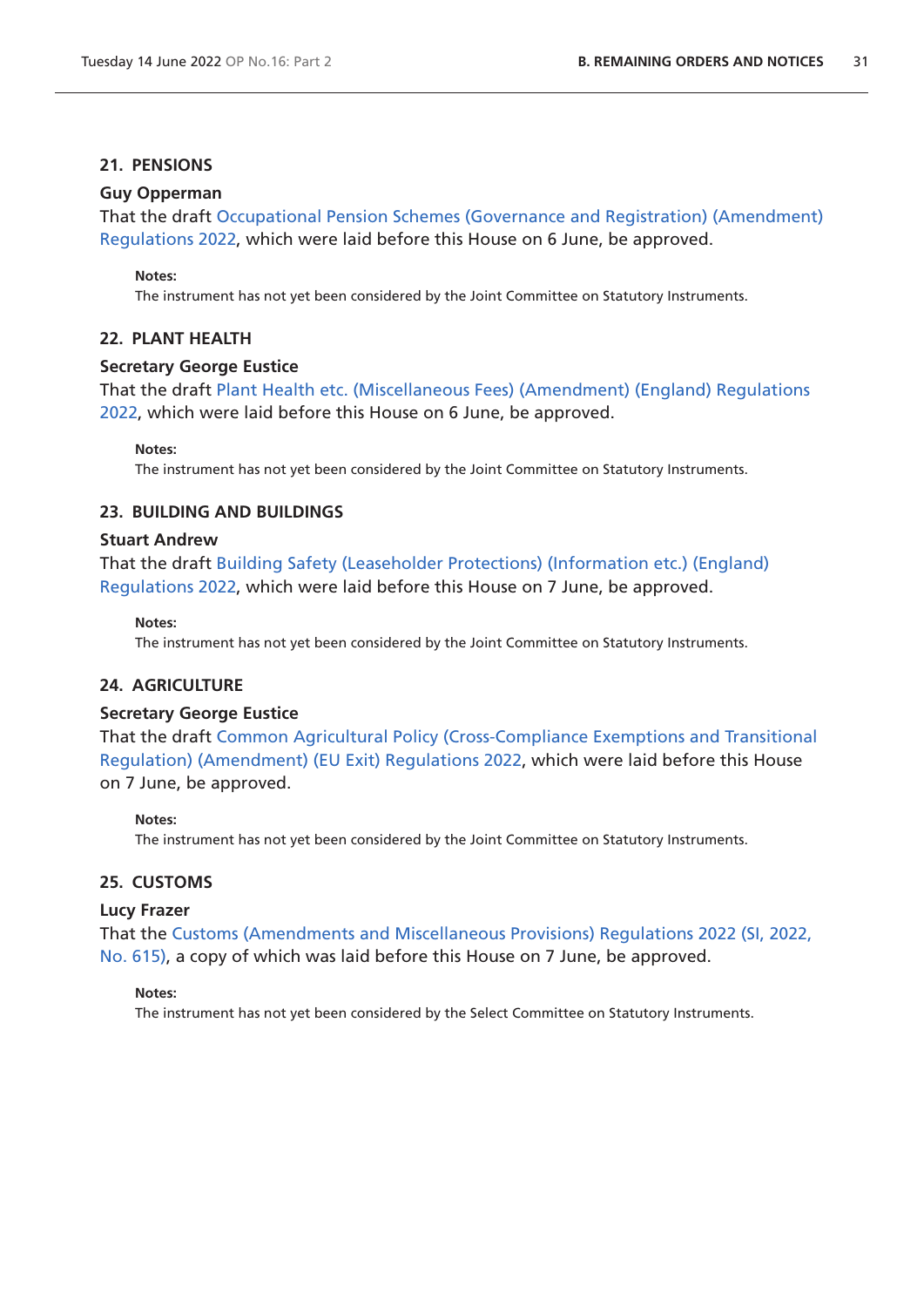### **26. UNITED KINGDOM INTERNAL MARKET**

#### **Secretary George Eustice**

That the draft [United Kingdom Internal Market Act 2020 \(Exclusions from Market Access](https://www.legislation.gov.uk/ukdsi/2022/9780348236101/pdfs/ukdsi_9780348236101_en.pdf)  [Principles: Single-Use Plastics\) Regulations 2022,](https://www.legislation.gov.uk/ukdsi/2022/9780348236101/pdfs/ukdsi_9780348236101_en.pdf) which were laid before this House on 9 June, be approved.

#### **Notes:**

The instrument has not yet been considered by the Joint Committee on Statutory Instruments.

### **27. POLICE**

#### **Secretary Priti Patel**

That the draft [Police Act 1996 \(Amendment and Consequential Amendments\) Regulations](https://www.legislation.gov.uk/ukdsi/2022/9780348236026/pdfs/ukdsi_9780348236026_en.pdf)  [2022,](https://www.legislation.gov.uk/ukdsi/2022/9780348236026/pdfs/ukdsi_9780348236026_en.pdf) which were laid before this House on 9 June, be approved.

#### **Notes:**

The instrument has not yet been considered by the Joint Committee on Statutory Instruments.

#### **28. [NORTHERN IRELAND PROTOCOL BILL](https://publications.parliament.uk/pa/bills/cbill/58-03/0012/220012.pdf): SECOND READING**

#### **Notes:**

Queen's consent to be signified on Third Reading.

#### **29. NORTHERN IRELAND PROTOCOL BILL: MONEY**

#### **Lucy Frazer**

That, for the purposes of any Act resulting from the Northern Ireland Protocol Bill, it is expedient to authorise:

(1) the payment out of money provided by Parliament of:

(a) any expenditure incurred under or by virtue of the Act by a Minister of the Crown, government department or other public authority, and

(b) any increase attributable to the Act in the sums payable by virtue of any other Act out of money so provided;

(2) any other charge on the Consolidated Fund or the National Loans Fund, or any other charge on the public revenue, arising by virtue of the Act.

**Notes:**

Queen's Recommendation signified.

#### **30. NORTHERN IRELAND PROTOCOL BILL: WAYS AND MEANS**

#### **Lucy Frazer**

That, for the purposes of any Act resulting from the Northern Ireland Protocol Bill, it is expedient to authorise:

- (1) any taxation, fees or charges or any other charge on the people arising by virtue of the Act;
- (2) the payment of sums into the Consolidated Fund or the National Loans Fund.